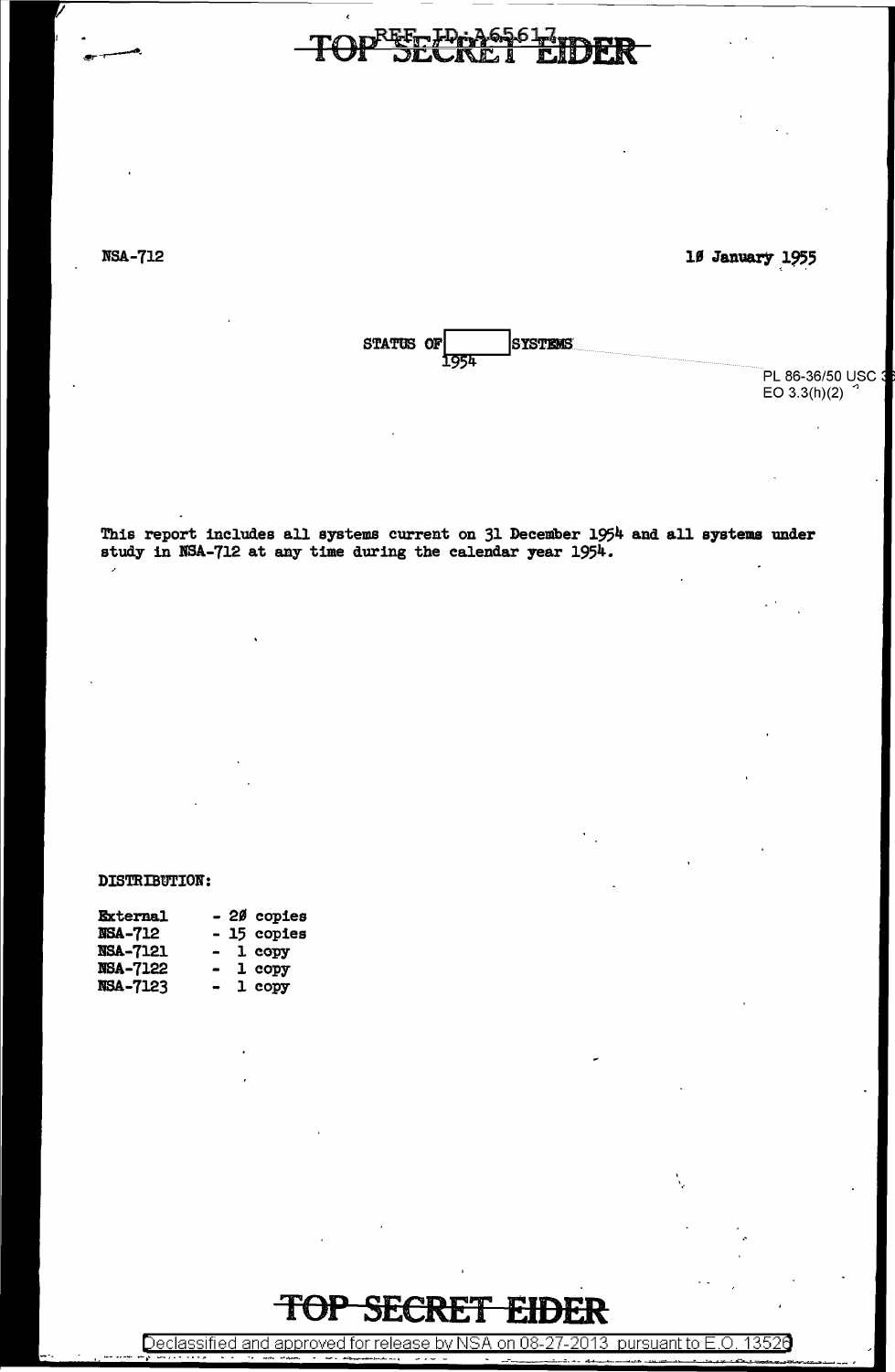#### **REE TO LAGO GL.**

PL 86-36/50 USC 3605 EO  $3.3(h)(2)$ 

#### INTRODUCTION

The two principal targets of NSA-712 during 1954 were the Diplomatic and Military problems. There are about persons assigned to the Diplomatic problem and about to the Military.

The most significant developments during the past year were as follows:

1. An attempt by the to tighten up security in both Biplomatic and Military cryptographic systems. This trend reached its peak in June and July after which time security consciousness decreased somewhat.

2. The introduction of two voice scrambler systems in the Single-Side-Band, 4-cycle AZ-13 and the Double-Single-Side-Band, 5-band system (the other side of which carries radio-printer traffic.

Generally speaking, the overall situation in NSA-712 during 1954 reflects conditions that have continued now for several years: inadequate numbers of cryptanalytic and linguistic personnel to carry out properly its mission. From a personnel strength of  $\boxed{\phantom{a}}$  in Jan 50 the Branch has been reduced to an average strength of about people during  $1954$ . This has been due, principally, to levies placed on Branch personnel to support higher-priority problems such as

The inevitable cost to consumers has been fevers translations and a decrease in their timeliness. The intelligence yield to consumers represents only about of its potential Diplomatic and Military.) In addition to this, the manning of extra shifts in response to special consumer priority requests, the establishment of a swing shift of arbitrary size, management surveys, periodic furniture reshuffling have all contributed to further limit the Branch's production.

 $\mathcal{E}^{(1)}$ 

 $-1-$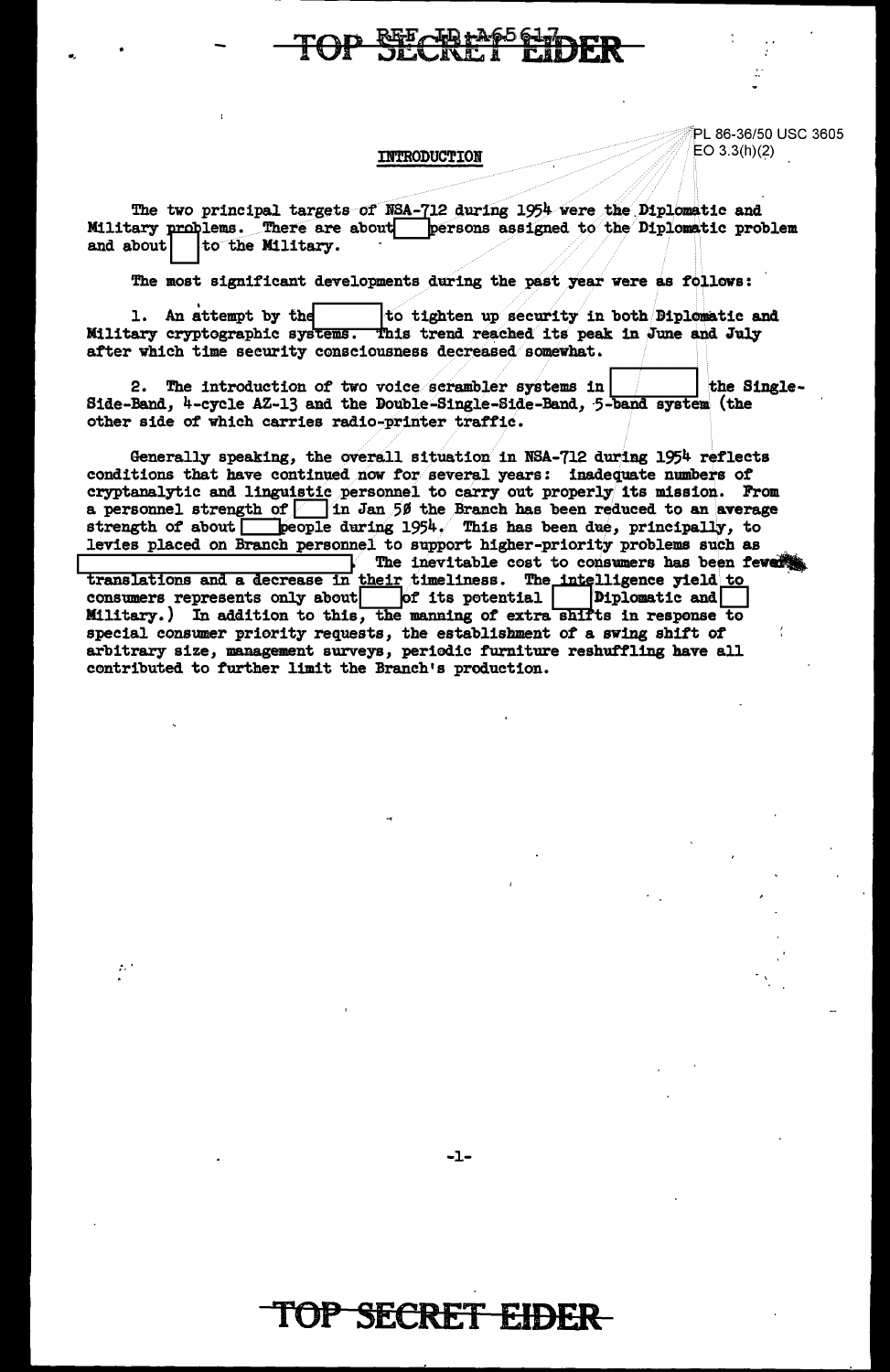## REF TPRAG564

#### PRODUCTION STATISTICS

|                         | Oct-Dec<br><u> 1954 </u> | Oct-Dec<br>1953 | <b>Year</b><br>1954 | Year<br>1953 | <b>Year</b><br><u> 1952 </u> |  |
|-------------------------|--------------------------|-----------------|---------------------|--------------|------------------------------|--|
|                         |                          |                 |                     |              |                              |  |
| Orig Cipher Msgs Recd   | 51,551                   | $34,238*$       | 213,427             | 137,693*     | 102,896*                     |  |
| Dupe Cipher Msgs Recd   | 21,135                   | 37,781          | 108,498             | 126,61ø      | 110,428                      |  |
| Total Cipher Mags Recd  | 72,686                   | 72, Ø19*        | 321,925             | $264,393*$   | $213,324*$                   |  |
| Cipher Mags Decrypted   | 21,030                   | 19,568          | 37,908              | 82,566       | 59,163                       |  |
| Cipher Mags Translated  | 4,730                    | 4,556           | 20,137              | 21,743       | 21,570                       |  |
| Cipher Mags Summarized  | 494                      | 64g             | 2.649               | 2,619        | 738                          |  |
| P/L Msgs Trans or Summ  | 590**                    | 641             | $1,401**$           | $2,949**$    | 714**                        |  |
| Code Meanings Recovered | 2,363                    | 5,554           | 14,252              | 15,544       | 22,561                       |  |
| Aver Number Personnel   | 118                      | 130             | 122                 | 129          | 122                          |  |

#### INTERCEPT/TRAFFIC ANALYSIS

Although the Production Statistics indicate that the volume of original messages received for 1954 is about the same as it was for 1953, there has been a downward trend in receipts since June. The loss of a large volume of traffic (B-211 machine encipherment of high-level military traffic) between May and August as a result of a change from Morse and Teletype transmission to Double Single Side Band was a major factor in this decrease. Although USM-9 began to intercept on the DSSB in August, the traffic volume remains low because difficulty has been experienced in acquiring all the equipment necessary intercept this new type of transmission and because of the loss of and the consequent decrease in the amount of traffic sent by the

|                  | In 1953, it was estimated that |  | cipher traffic received |
|------------------|--------------------------------|--|-------------------------|
| me nassed on the |                                |  |                         |
|                  |                                |  |                         |

percentages have not changed much for 1954, except that there has been some increase in radio-printer traffic as a result of the installation of the Net traffic in October 1953 and a corresponding decrease in

1952 and 1953 figures for cipher messages do not include a large number of messages, the volume of which is estimated to be unsolved ber month.

\*\* Plain-language messages received are not counted. It is estimated that about are received and scanned quarterly. Plain-language messages used in reports are included in these figures.

-2-

PL 86-36/50 USC 3605  $EO 3.3(h)(2)$ 

These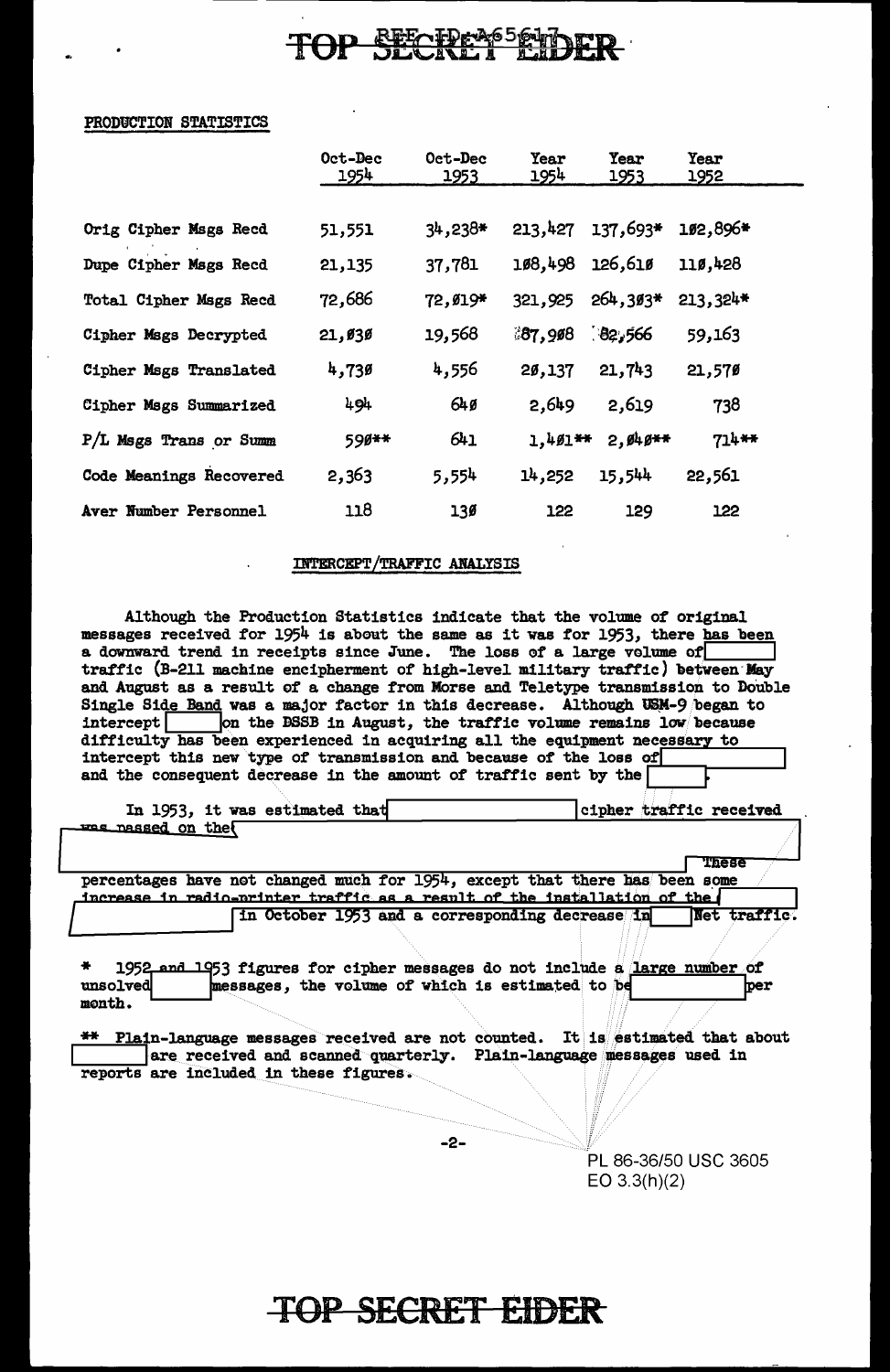**AD + AG** 

PL 86-36/50 USC 3605  $EO$  3.3(h)(2)

| $\sim$ $\sim$ |                                               |  |  |  |  |                                                          | From the standpoint of exploitability and consumer interest, the importance, |  |  |
|---------------|-----------------------------------------------|--|--|--|--|----------------------------------------------------------|------------------------------------------------------------------------------|--|--|
| of            |                                               |  |  |  |  |                                                          | net traffic cannot be too highly stressed. Intercept receipts have re-       |  |  |
|               | mained fairly steady for this year with about |  |  |  |  |                                                          | of the total sent being success-                                             |  |  |
|               |                                               |  |  |  |  | fully intendented commercd with 1953. The recent loss of |                                                                              |  |  |
|               |                                               |  |  |  |  |                                                          | EPOPPIC DOEB IN                                                              |  |  |

quality and quantity - is regrettable and it is hoped that it will not cause teo problem. great harm to the

This loss, in addition to the complete loss of cover at Station USN-18 during the year, made it seem essential to provide for cover to the extent of 3 positions located on the continent. NSA-712 was successful in having one position at STATION USM-6 assigned to this problem at the end of November with very favorable results based on one month's take.

A new attempt is being made at Station USM-6 to intercept traffic passwhich is thought to be sent by means of the ing between "True-Tone" system. Since both Tand the Air Force are interested in this traffic, it is hoped that all possible effort will be made this time to obtain the proper equipment and personnel to intercept this traffic which NSA-712 has desired for so long.

During the last half of 1954 the AZ-13 and the 5-band voice scramblers came into general use. Shortly after the fall of Hanoi started using the AZ-13 almost exclusively although the hand-morse and teleprinter circuits were kept open. This caused a drop of about traffic.

In July the second voice scrambler  $(5$ -band) in use in was identified. It is passed on one side of a Double Single Side Band system, the other side of which was found to carry the traffic which had been missing since May  $54$ . USM-9 is now intercepting some of the traffic passed in these systems. However, lack of proper equipment has prevented full interception and exploitation of the two scrambler systems and the DSSB. The partial intercept of the Double Single Side Band transmissions restored some of the  $\sqrt{\frac{1}{2}}$  traffic but the volume is still far below normal.

CRYPTANALYTIC DEVELOPMENTS

 $EO(3.3(h)(2)$ PL 86-36/50 USC 3605

**MACHINE SYSTEMS** T.

The readability of this  $\lceil$ 

in 1954.\* Difficulties encountered in

aclution were the lack of workable depths as a result of  $\lceil$ 

See Attachment A.

-3-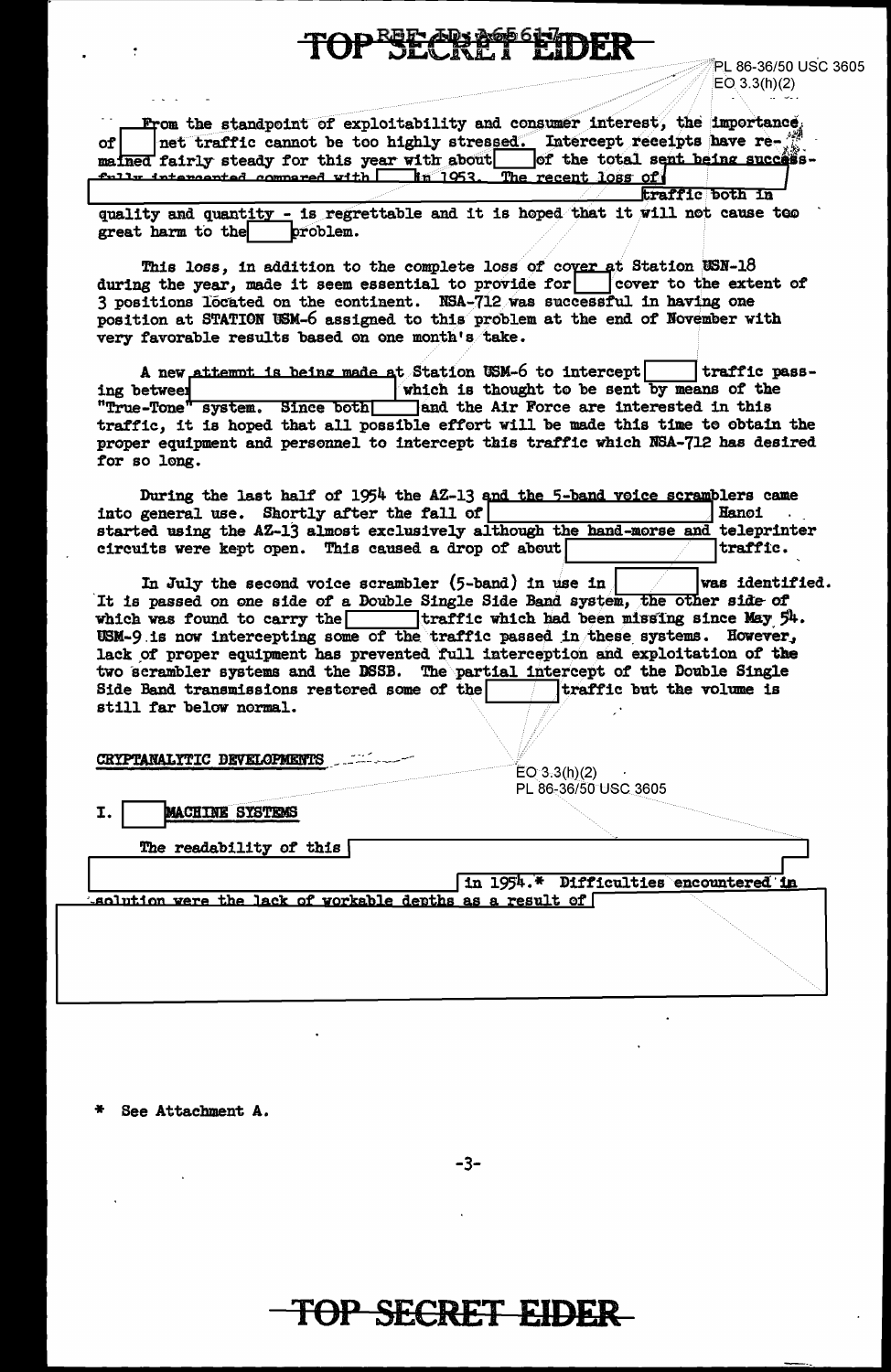| 777                   | There were several important highlights in solution during the year. | ∖cd<br>სტომ დეოგ                                 |                                                     | PL 86-36/50 USC<br>EO $3.3(h)(2)$                                                                                                                          |
|-----------------------|----------------------------------------------------------------------|--------------------------------------------------|-----------------------------------------------------|------------------------------------------------------------------------------------------------------------------------------------------------------------|
|                       |                                                                      |                                                  |                                                     |                                                                                                                                                            |
|                       |                                                                      |                                                  |                                                     |                                                                                                                                                            |
|                       |                                                                      |                                                  |                                                     |                                                                                                                                                            |
| 1)<br>this involved a |                                                                      |                                                  |                                                     |                                                                                                                                                            |
|                       |                                                                      |                                                  |                                                     |                                                                                                                                                            |
|                       |                                                                      |                                                  |                                                     |                                                                                                                                                            |
|                       |                                                                      |                                                  |                                                     |                                                                                                                                                            |
|                       |                                                                      | time of hard copy from 7 to $1\frac{1}{2}$ days. | Electrical forwarding of USM-80E traffic by NSA-13. | 2) Special processing at both ends of NSA-13's circuits. Among other things,<br>3) A special Courier forwarding arrangement which cut the average delivery |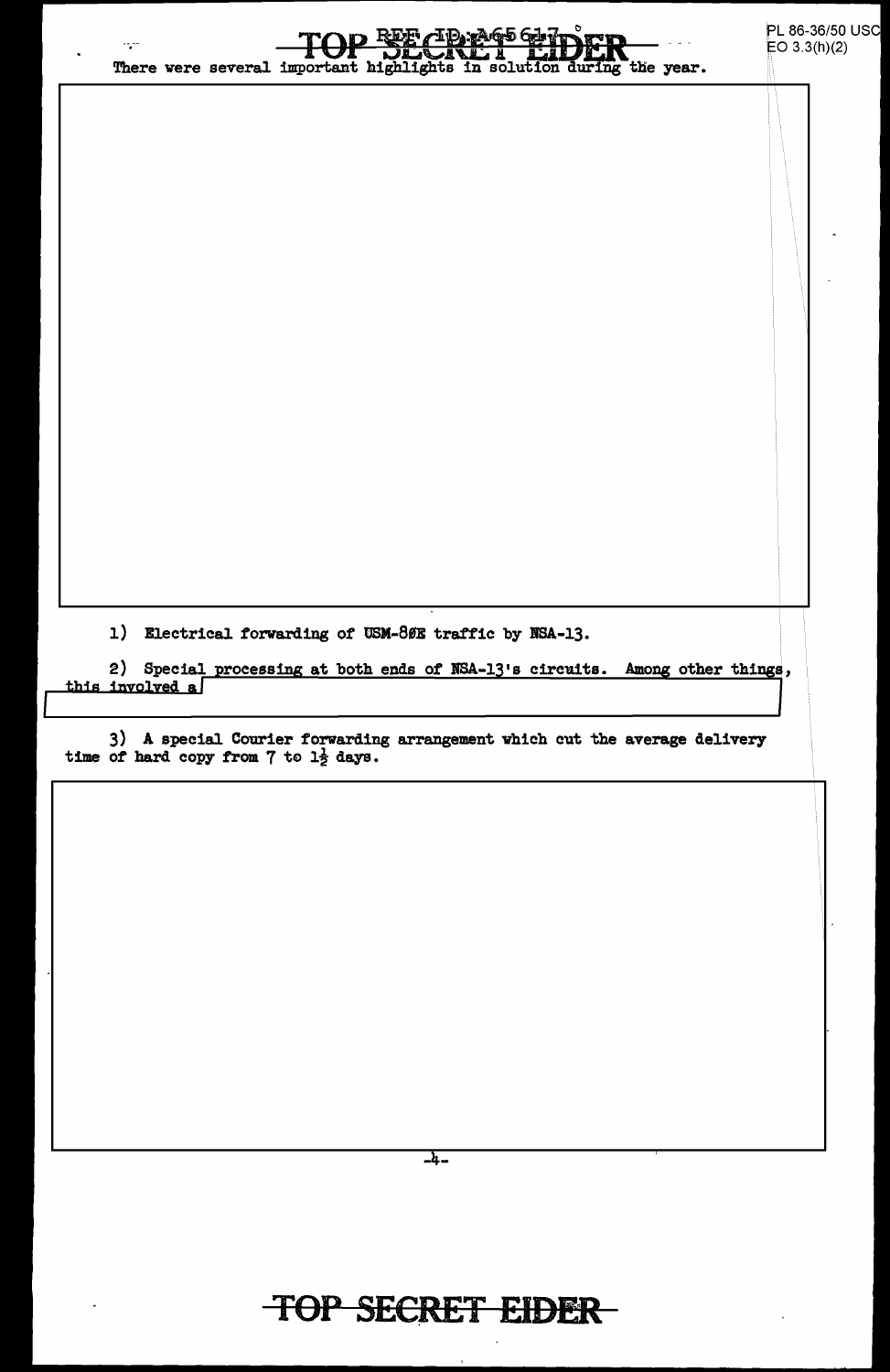|                          | REE EDASTO FIDER                                                                                                                                                                                                           | PL 86-36/50 USC 36 |
|--------------------------|----------------------------------------------------------------------------------------------------------------------------------------------------------------------------------------------------------------------------|--------------------|
|                          |                                                                                                                                                                                                                            | EO 3.3(h)(2)       |
|                          | Solution of these systems has progressed slowly since the                                                                                                                                                                  | and a consequently |
|                          |                                                                                                                                                                                                                            | ä                  |
|                          | Little is known about this series.<br>However, it is felt that more groups are involved in each of the indicator<br>systems, although recent studies, including a                                                          |                    |
| them.<br>abandoned<br>3. | have not revealed<br>Most of the solution work on<br>, the assumed predecessor of the<br>series, was accomplished during the first few months of 1954. When work was<br>The<br>Solution and exploitation of this series of |                    |
|                          |                                                                                                                                                                                                                            |                    |
|                          | In August, the                                                                                                                                                                                                             |                    |

 $-5-$ 

# TOP SECRET EIDER

 $\ddot{\phantom{0}}$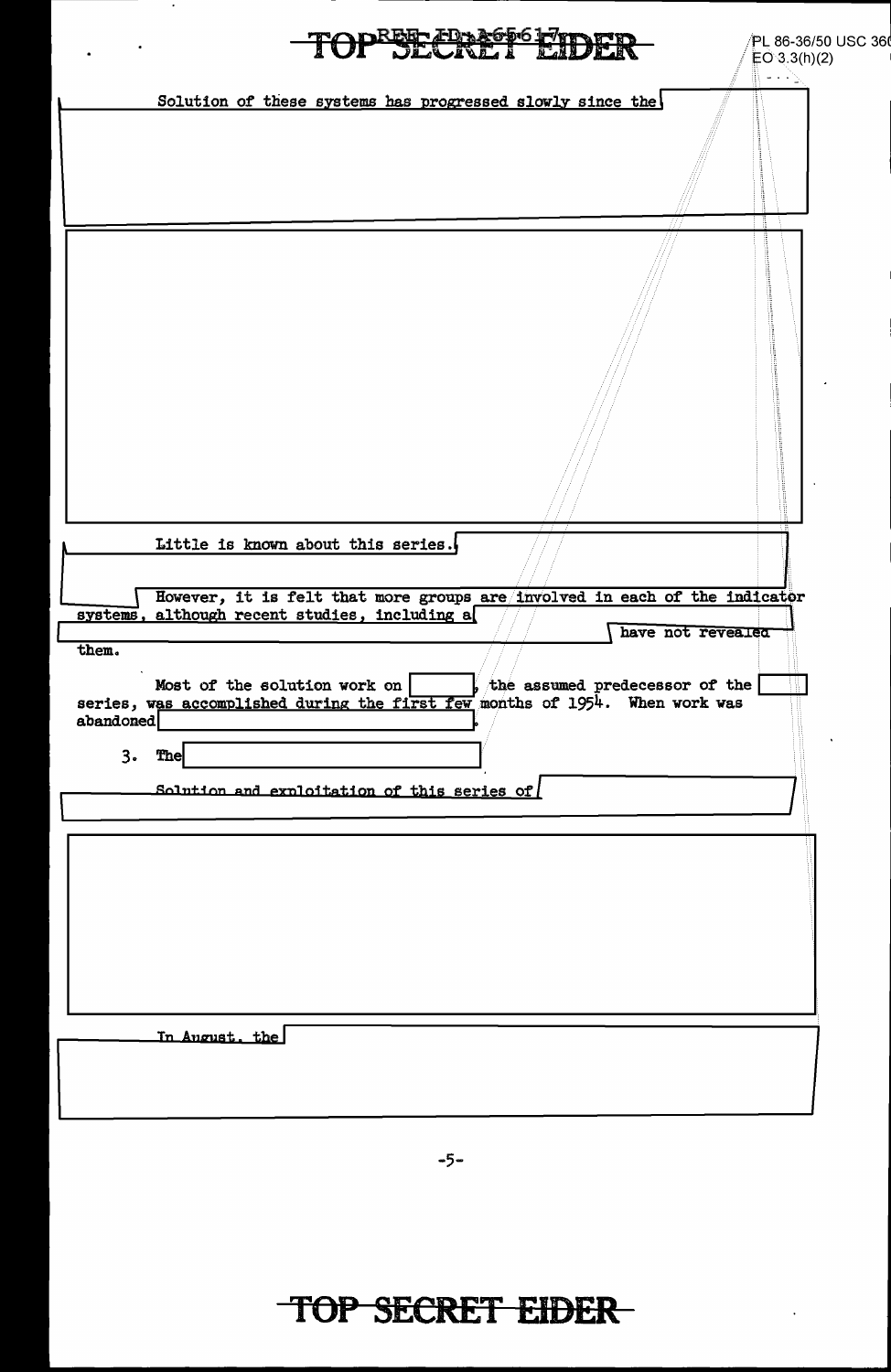# TOP SEGRESS-EIDER

 $\Delta_{\rm{max}}$  ,  $\Delta_{\rm{max}}$ 

| conferences, and to | 4. A small effort was directed during the year to<br>which is used, for the most part, during<br>which started during the |
|---------------------|---------------------------------------------------------------------------------------------------------------------------|
|                     | lanes and is slowly dying out. It is believed that these systems use one-time                                             |
| pads.               | PL 86-36/50 USC 3605                                                                                                      |
| III.                | EO(3.3(h)(2)                                                                                                              |
|                     |                                                                                                                           |
|                     |                                                                                                                           |
|                     |                                                                                                                           |
|                     |                                                                                                                           |
|                     |                                                                                                                           |
|                     |                                                                                                                           |
|                     |                                                                                                                           |
|                     |                                                                                                                           |
|                     |                                                                                                                           |
|                     |                                                                                                                           |
|                     |                                                                                                                           |
|                     |                                                                                                                           |
|                     |                                                                                                                           |
|                     |                                                                                                                           |
|                     |                                                                                                                           |
|                     |                                                                                                                           |
|                     |                                                                                                                           |
|                     |                                                                                                                           |
|                     |                                                                                                                           |
|                     |                                                                                                                           |
|                     |                                                                                                                           |
|                     |                                                                                                                           |
|                     |                                                                                                                           |
|                     |                                                                                                                           |
|                     |                                                                                                                           |
|                     |                                                                                                                           |
|                     |                                                                                                                           |
|                     |                                                                                                                           |
|                     |                                                                                                                           |
|                     |                                                                                                                           |
|                     |                                                                                                                           |
|                     |                                                                                                                           |
|                     | $\sim$<br>-6-                                                                                                             |
|                     |                                                                                                                           |
|                     |                                                                                                                           |
|                     |                                                                                                                           |
|                     |                                                                                                                           |
|                     |                                                                                                                           |
|                     | <b>TOP SECRET EIDER</b>                                                                                                   |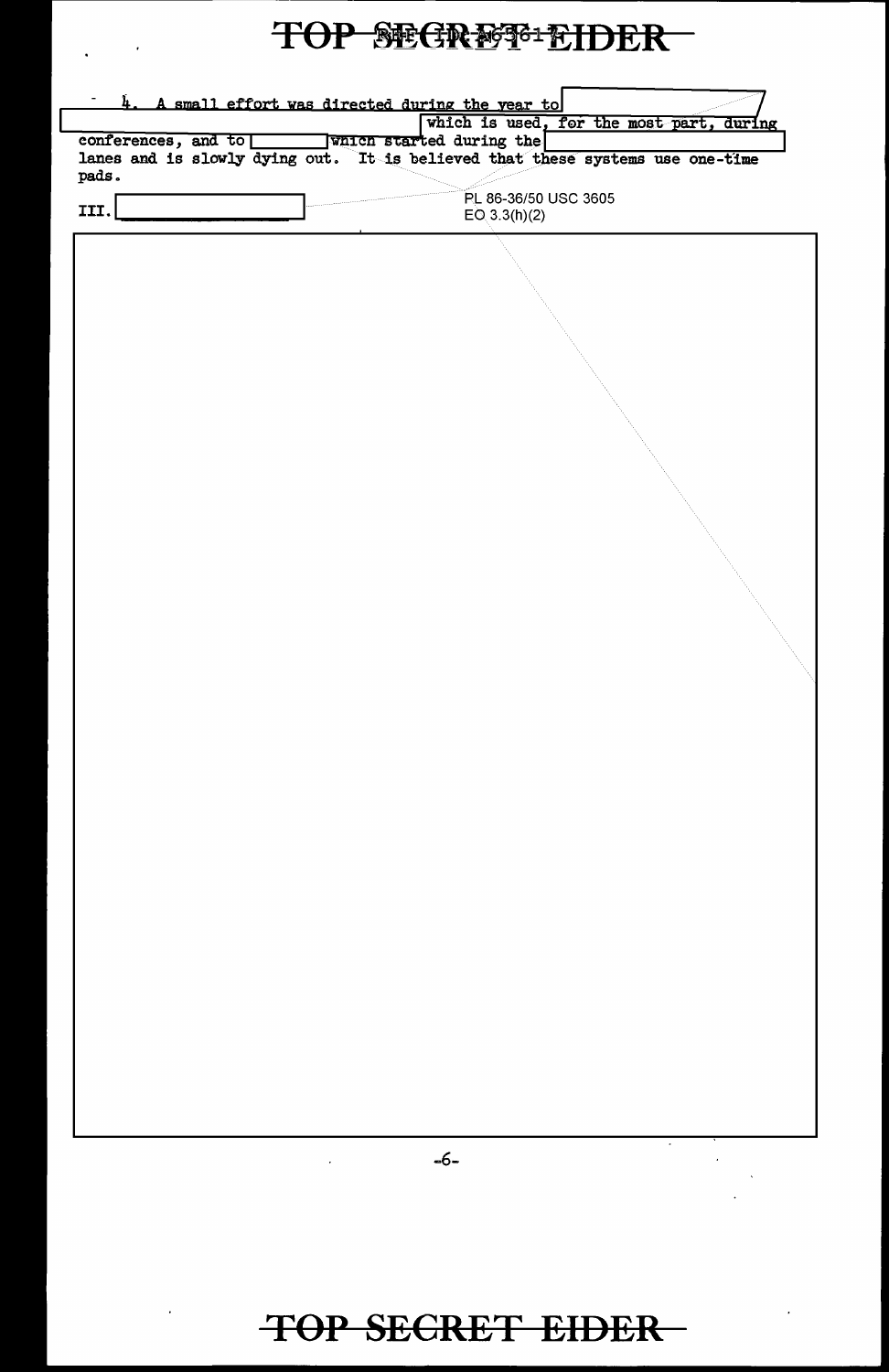$\sim 10^{11}$  km  $^{-1}$ 

 $\ddot{\phantom{a}}$ 

 $\sim 10$ 

| RESEARCH AND MACHINE AIDS<br>1. | Computer Programs                                                  |  | ۰. |  |  |  |  |  |  |  |  |
|---------------------------------|--------------------------------------------------------------------|--|----|--|--|--|--|--|--|--|--|
|                                 | The following computer programs were designed for use on ATLAS II. |  |    |  |  |  |  |  |  |  |  |
|                                 |                                                                    |  |    |  |  |  |  |  |  |  |  |
|                                 |                                                                    |  |    |  |  |  |  |  |  |  |  |
|                                 |                                                                    |  |    |  |  |  |  |  |  |  |  |
|                                 |                                                                    |  |    |  |  |  |  |  |  |  |  |
|                                 |                                                                    |  |    |  |  |  |  |  |  |  |  |
|                                 |                                                                    |  |    |  |  |  |  |  |  |  |  |
|                                 |                                                                    |  |    |  |  |  |  |  |  |  |  |
|                                 |                                                                    |  |    |  |  |  |  |  |  |  |  |
|                                 |                                                                    |  |    |  |  |  |  |  |  |  |  |
|                                 |                                                                    |  |    |  |  |  |  |  |  |  |  |
|                                 |                                                                    |  |    |  |  |  |  |  |  |  |  |
|                                 |                                                                    |  |    |  |  |  |  |  |  |  |  |
|                                 |                                                                    |  |    |  |  |  |  |  |  |  |  |
|                                 |                                                                    |  |    |  |  |  |  |  |  |  |  |
|                                 |                                                                    |  |    |  |  |  |  |  |  |  |  |
|                                 |                                                                    |  |    |  |  |  |  |  |  |  |  |
|                                 |                                                                    |  |    |  |  |  |  |  |  |  |  |
|                                 | 2. Machines                                                        |  |    |  |  |  |  |  |  |  |  |
|                                 |                                                                    |  |    |  |  |  |  |  |  |  |  |
|                                 |                                                                    |  |    |  |  |  |  |  |  |  |  |
| INTELLIGENCE PRODUCTION         |                                                                    |  |    |  |  |  |  |  |  |  |  |
|                                 | From the Production Statistics it will be noticed that             |  |    |  |  |  |  |  |  |  |  |
|                                 |                                                                    |  |    |  |  |  |  |  |  |  |  |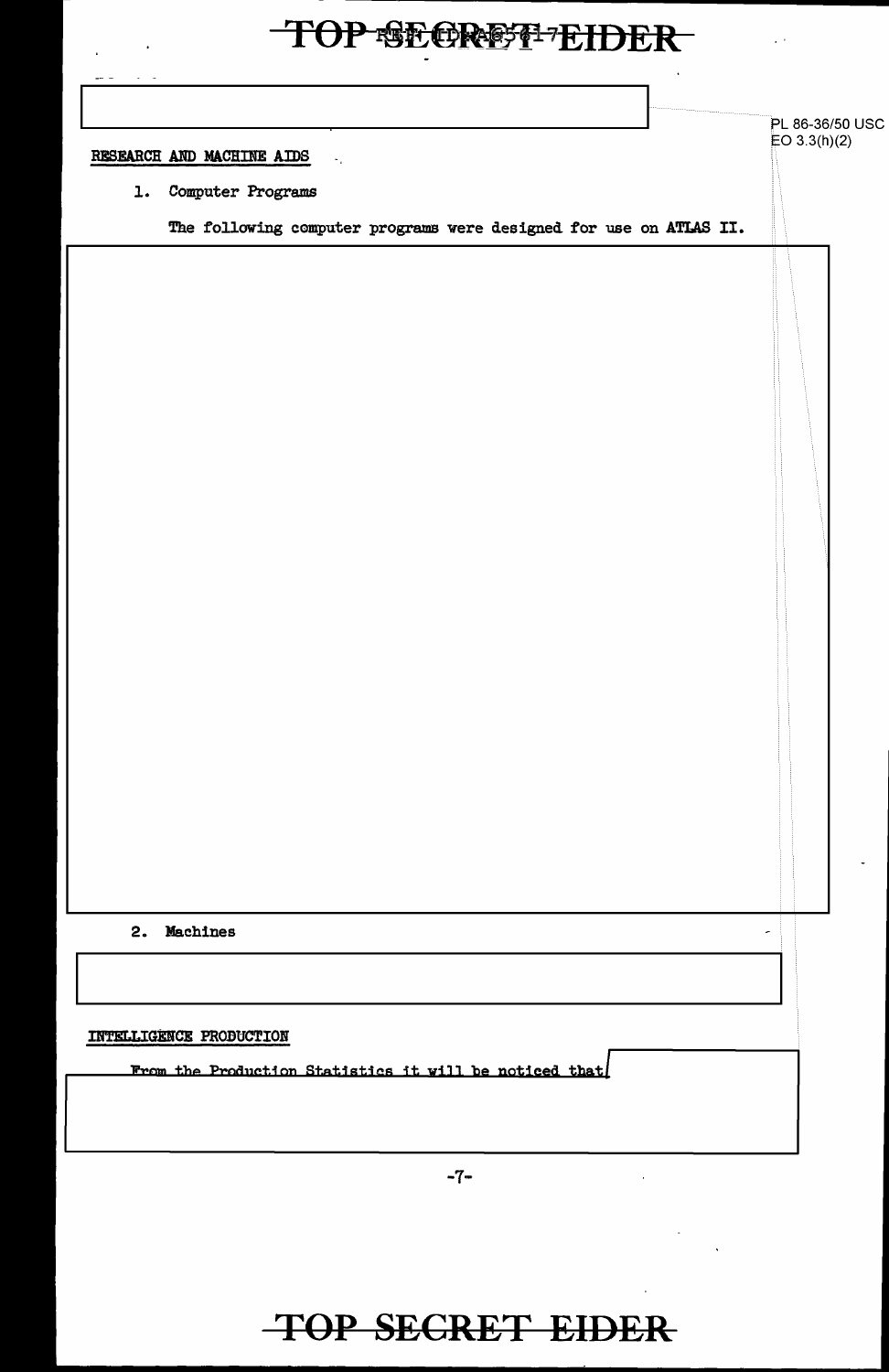# TOP SECREF-EIDER

 $\mathcal{R}^{\text{max}}_{\text{max}}(\mathcal{R}^{\text{max}}_{\text{max}}(\mathcal{R}^{\text{max}}_{\text{max}}))$ 

 $\ddot{\phantom{a}}$ 

 $-8-$ 

 $\ddot{\phantom{1}}$ 

PL 86-36/50 USC 36<br>EO 3.3(h)(2)

 $\sim$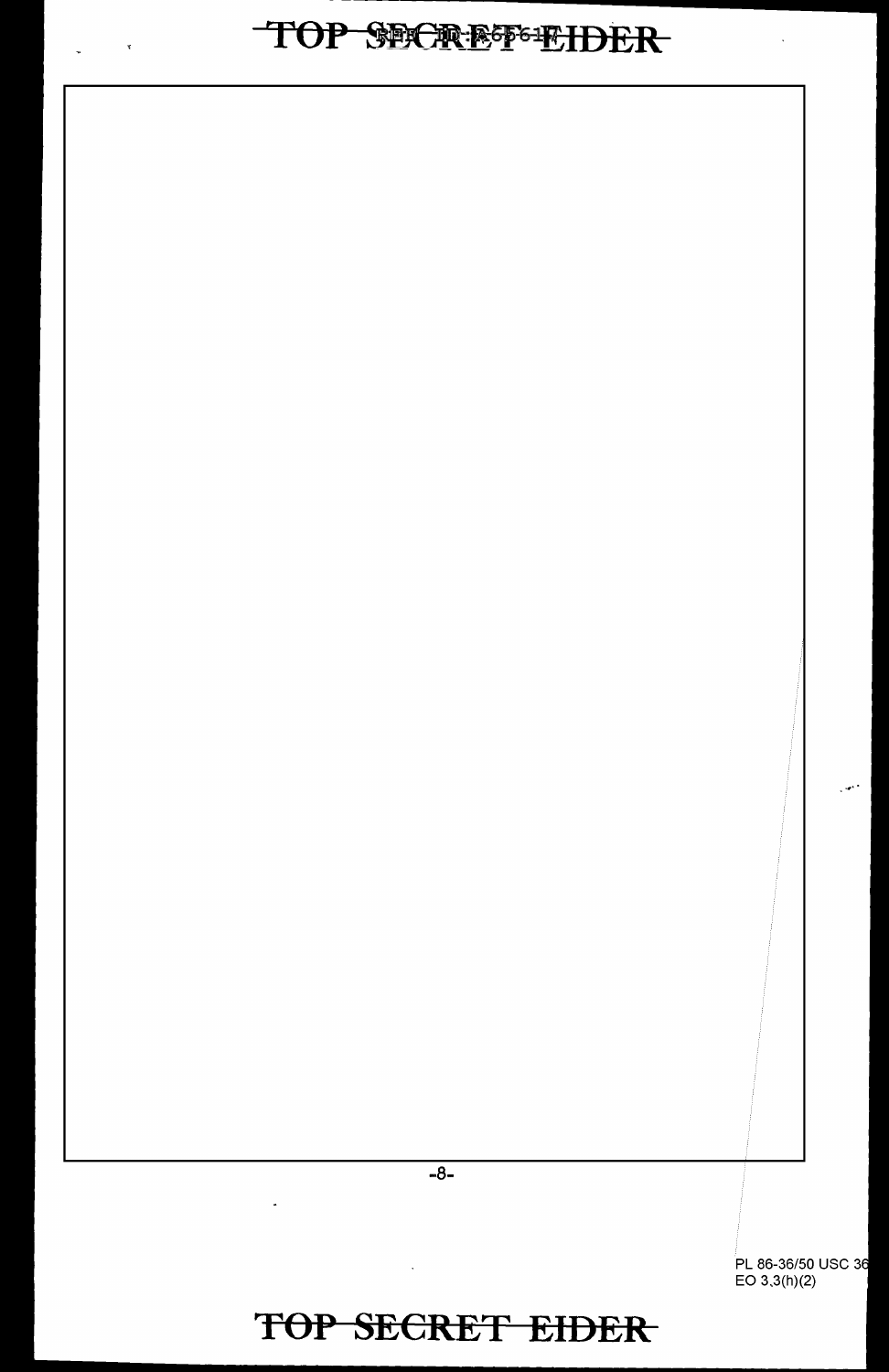# TOP SECREF-EIDER

 $\mathbf{y} = \mathbf{y} \in \mathbb{R}^{n \times n}$ 



 $\mathbb{Z}$ 

-9-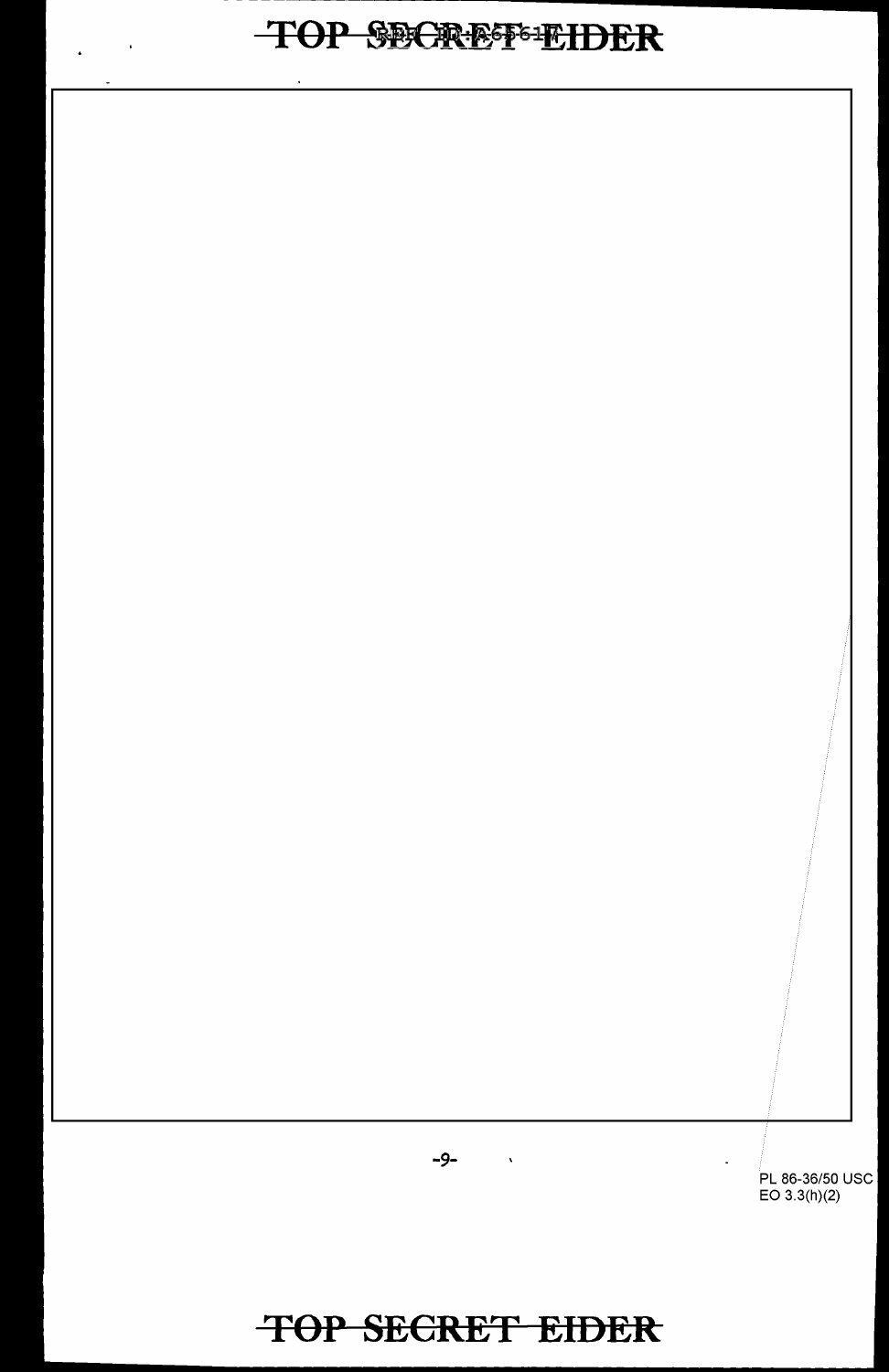$\langle \bullet \rangle$ 

 $\hat{\mathbf{z}}$ 

 $-10-$ 

ä,

PL 86-36/50 USC 3605<br>EO 3.3(h)(2)

 $\ddot{\phantom{a}}$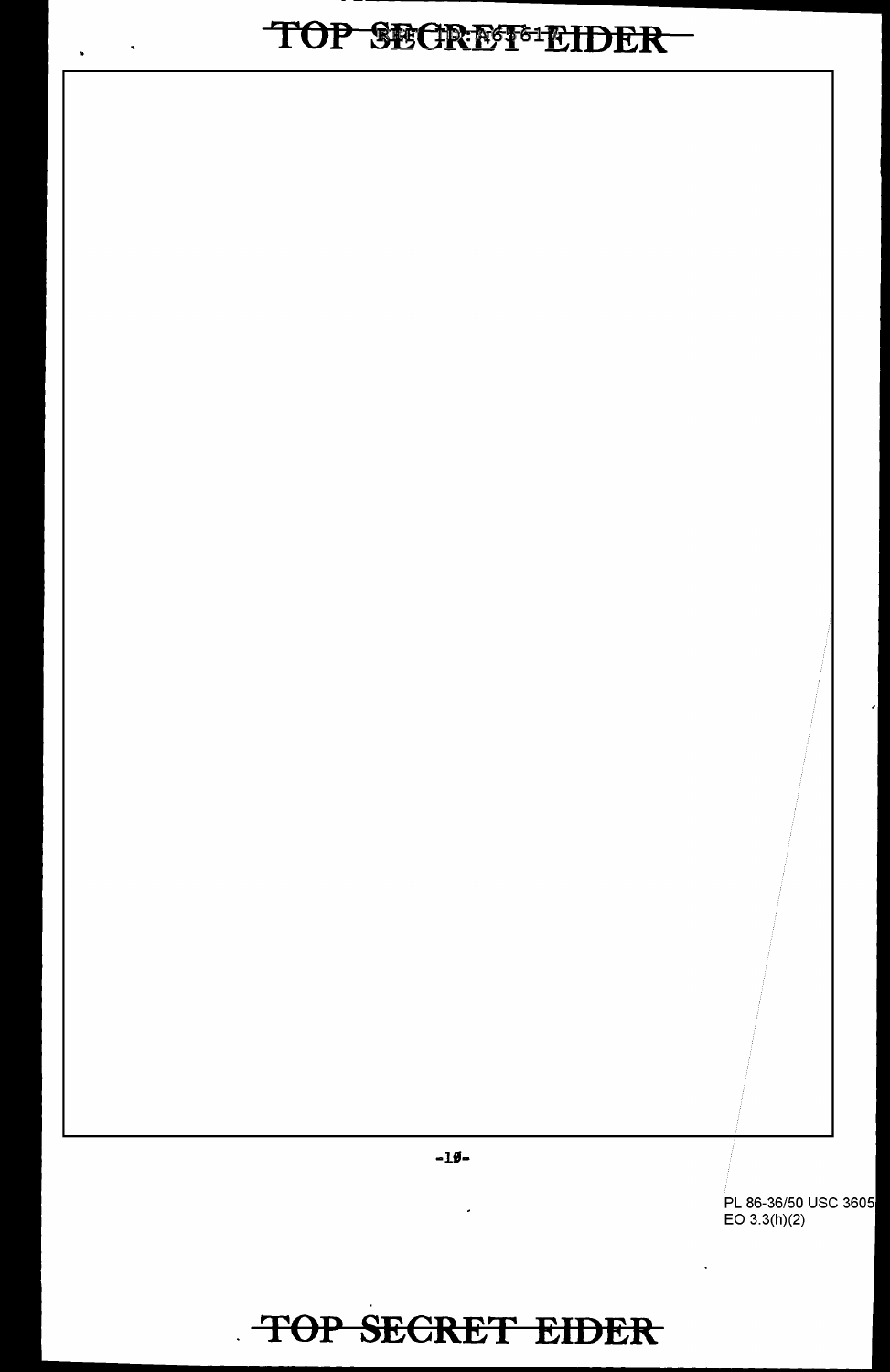# TOP SECREF-EIDER

 $\mathcal{A}$ 

 $\mathbf{v}$ 

 $\overline{\phantom{a}}$ 

 $\ddot{\phantom{a}}$ 

PL 86-36/50 US EO 3.3(h)(2)

-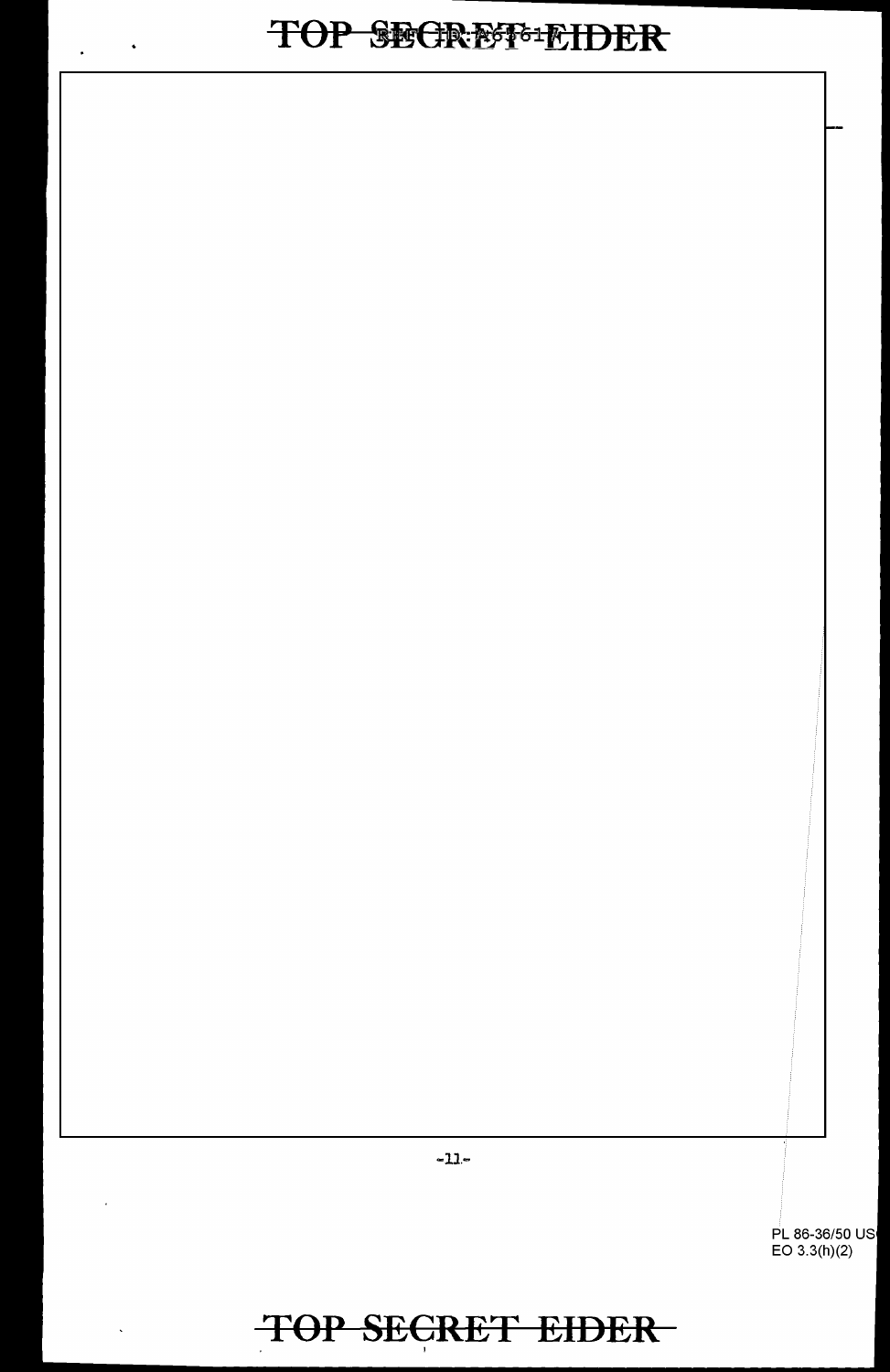# TOP SECREMONDER

 $\mathcal{A}^{\pm}$ 

 $\ddot{\phantom{a}}$ 

PL 86-36/50 USC 3605 EO 3.3(h)(2)

 $\frac{1}{2}$ 

#### **TOP SECRET EIDER**

-12-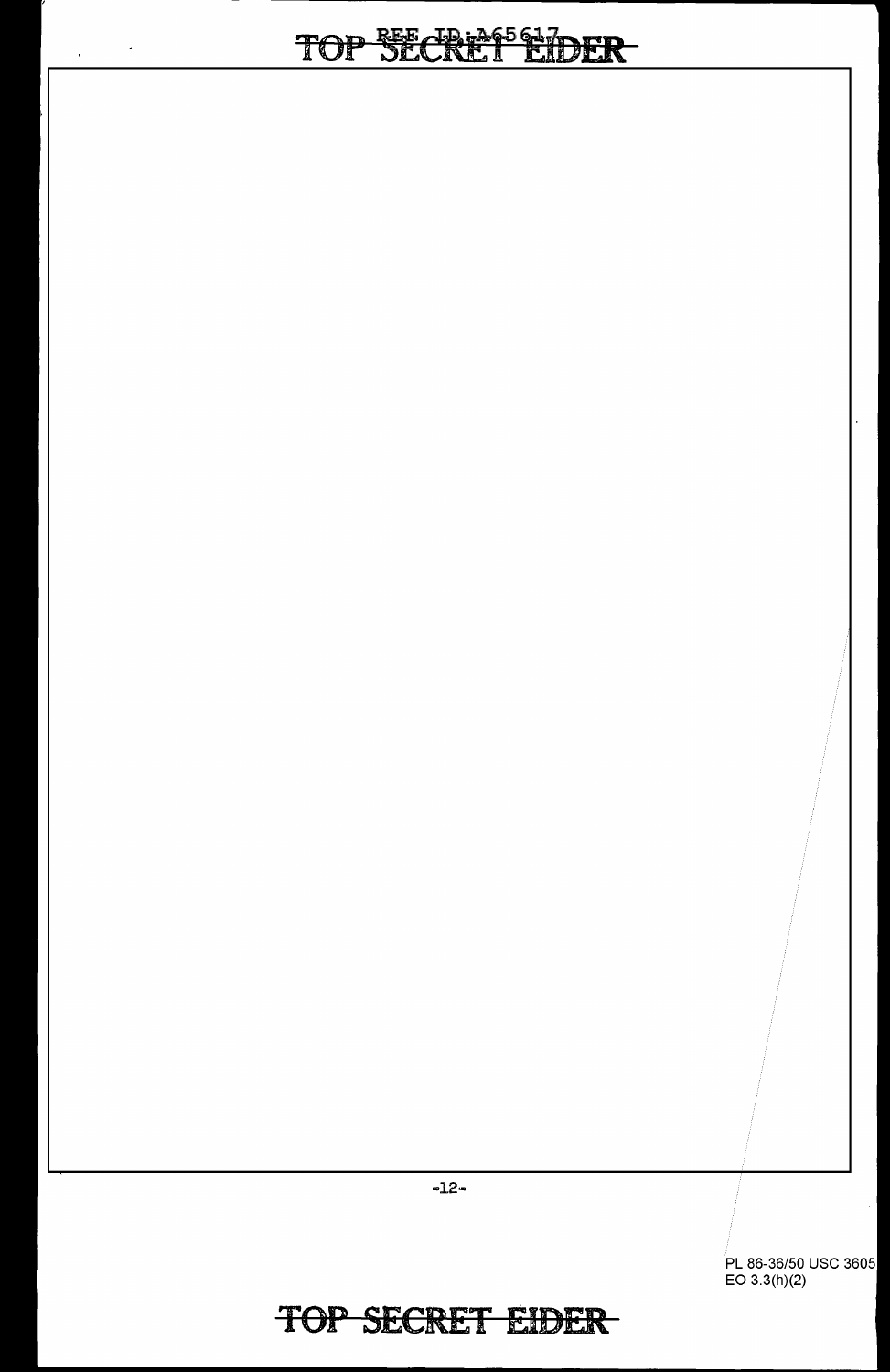## TOP SECRAPS SEDER

 $\varphi_{\rm{eff}}=0$ 

-13-

 $\hat{\mathcal{A}}$ 

PL 86-36/50 USC 3605 EO 3.3(h)(2)

|<br>|-

## **TOP SECRET EIDER**

 $\sim 10^{-10}$  GeV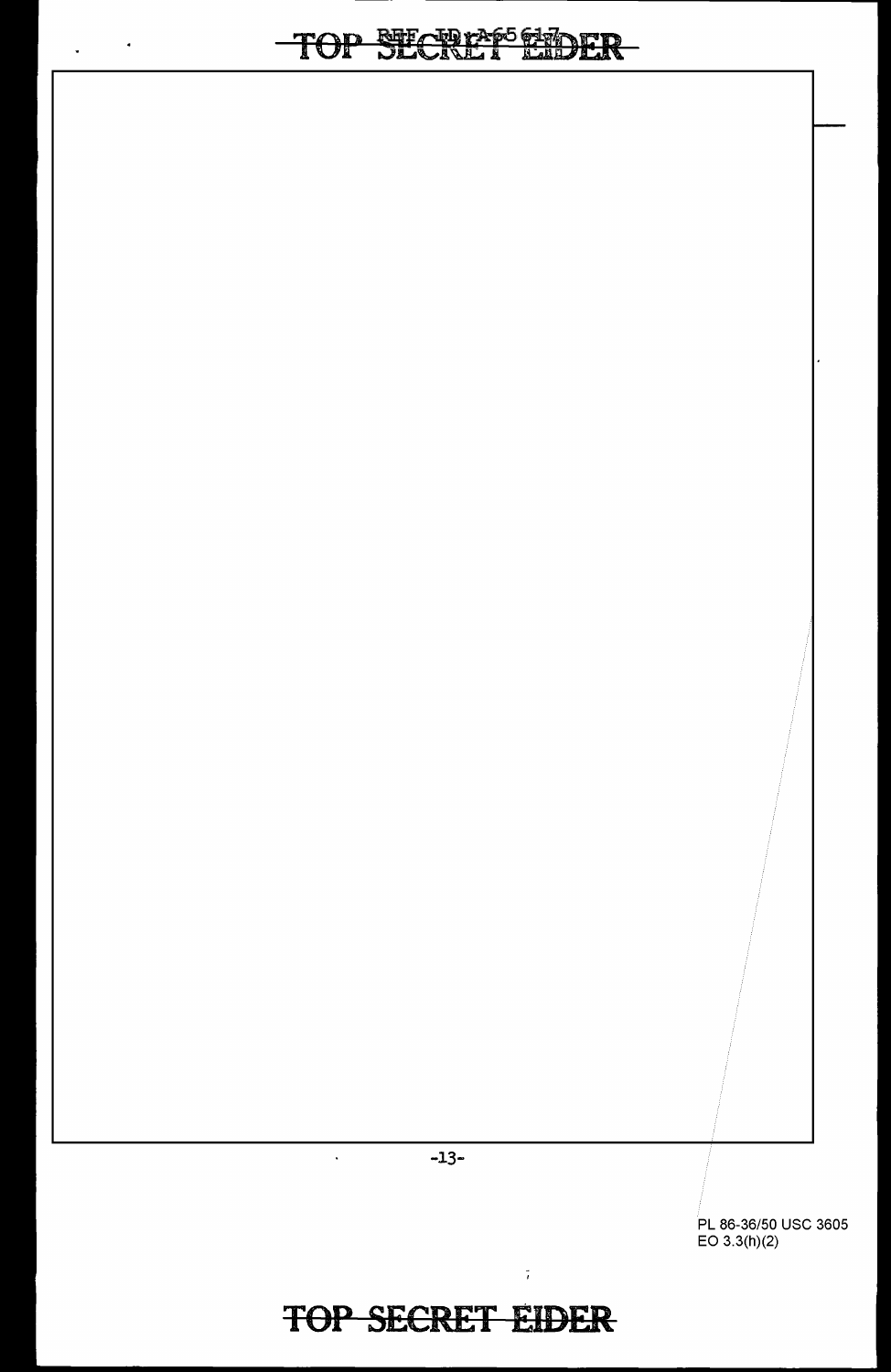$\bullet$ 

 $\ddot{\phantom{1}}$ 



PL 86-36/50 US<br>EO 3.3(h)(2)

 $\ddot{\phantom{0}}$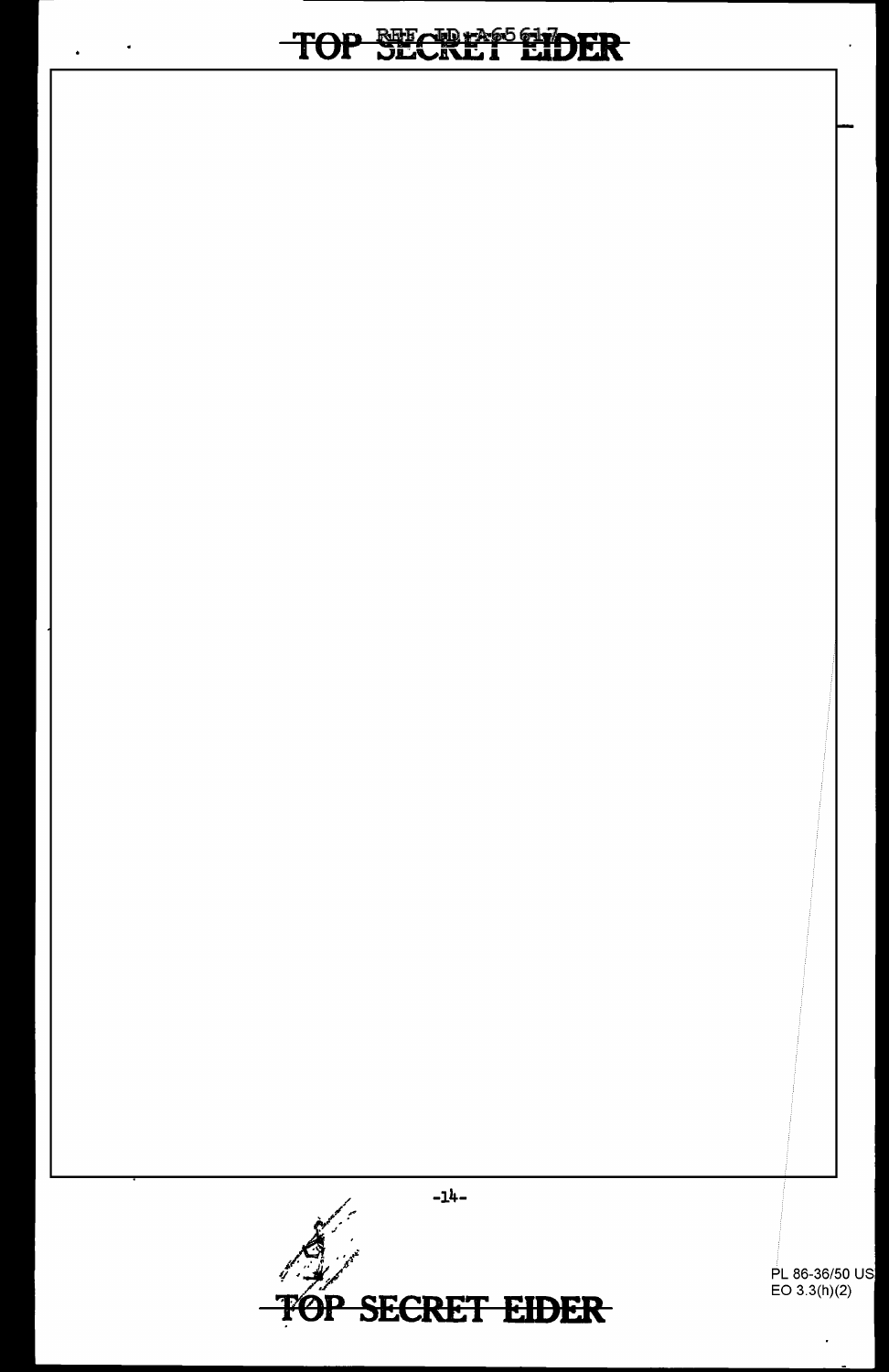# TOP SECREM<sup>55</sup>EIDER

 $\ddot{\phantom{a}}$ 

 $\ddot{\bullet}$ 

PL 86-36/50 USC 36 EO 3.3(h)(2)

 $\overline{\phantom{0}}$ 

 $\ddot{\phantom{a}}$ 

**TOP SECRET EIDER** 

-15-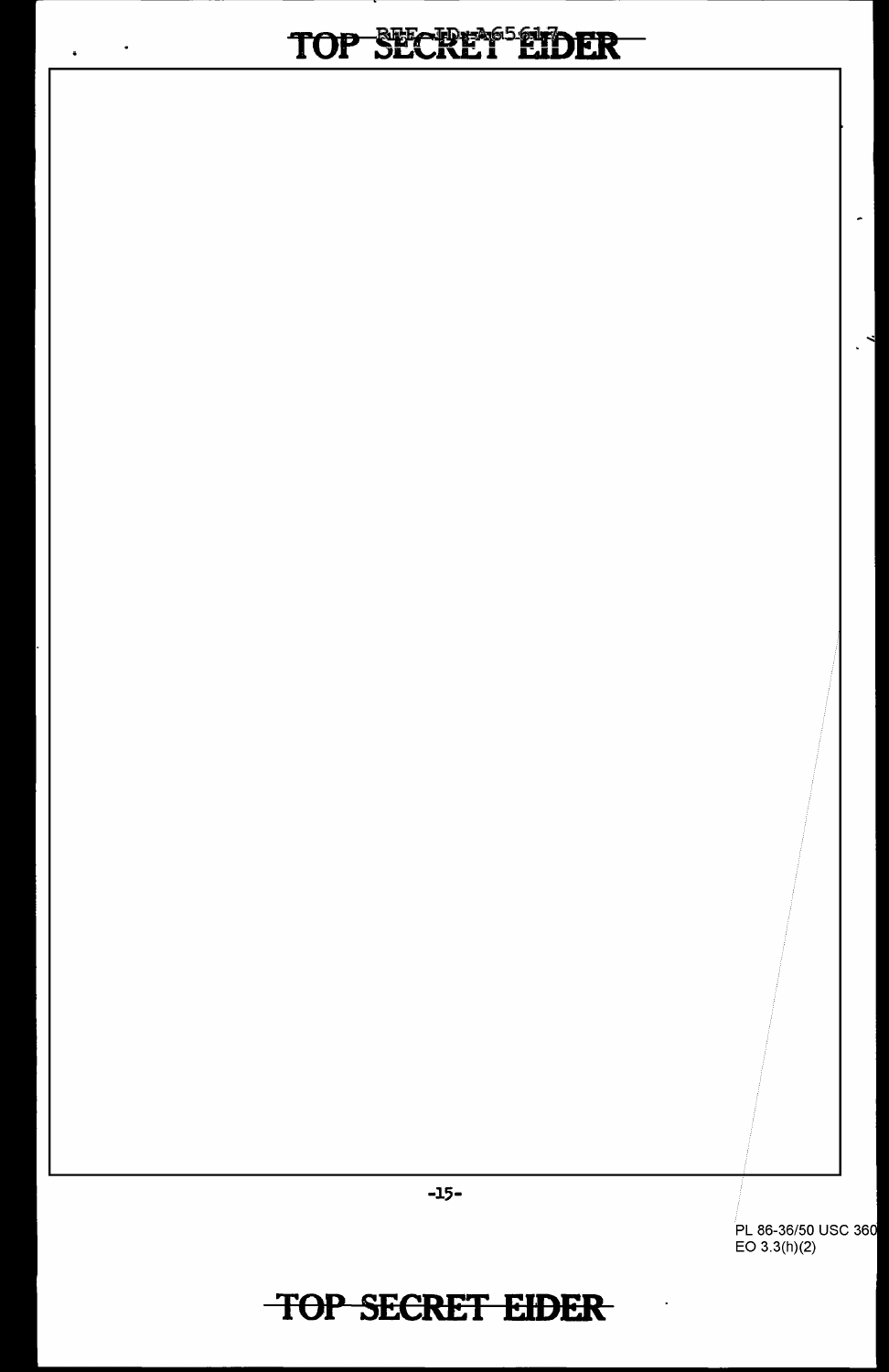$\frac{1}{\sqrt{2}}\left( \frac{1}{\sqrt{2}}\right) \left( \frac{1}{\sqrt{2}}\right) \left( \frac{1}{\sqrt{2}}\right) \left( \frac{1}{\sqrt{2}}\right) \left( \frac{1}{\sqrt{2}}\right) \left( \frac{1}{\sqrt{2}}\right) \left( \frac{1}{\sqrt{2}}\right) \left( \frac{1}{\sqrt{2}}\right) \left( \frac{1}{\sqrt{2}}\right) \left( \frac{1}{\sqrt{2}}\right) \left( \frac{1}{\sqrt{2}}\right) \left( \frac{1}{\sqrt{2}}\right) \left( \frac{1}{\sqrt{2}}\right) \left$ 

 $\ddot{\phantom{0}}$ 

 $-16 -$ 

#### **TOP SECRET EIDER**

PL 86-36/50 USC 36<br>EO 3.3(h)(2)  $\lambda$ 

 $\mathbf{r}$ 

 $\bigg($ 

 $\pmb{\cdot}$ 

ä,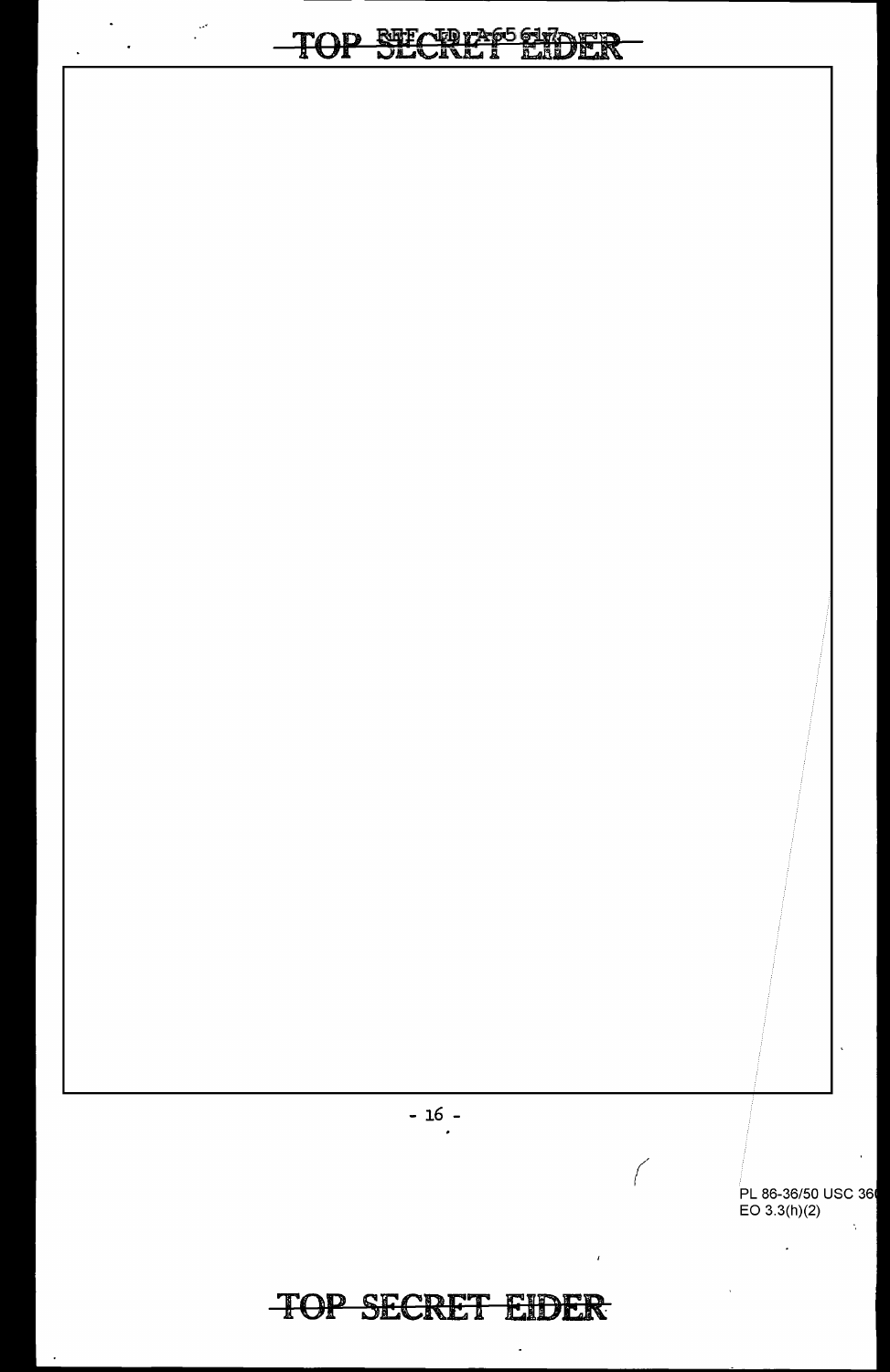PL 86-36/50 USC 360 EO 3.3(h)(2)

- 17 -

TOP SECRET EDER

 $\lambda$ 

l,

 $\bullet$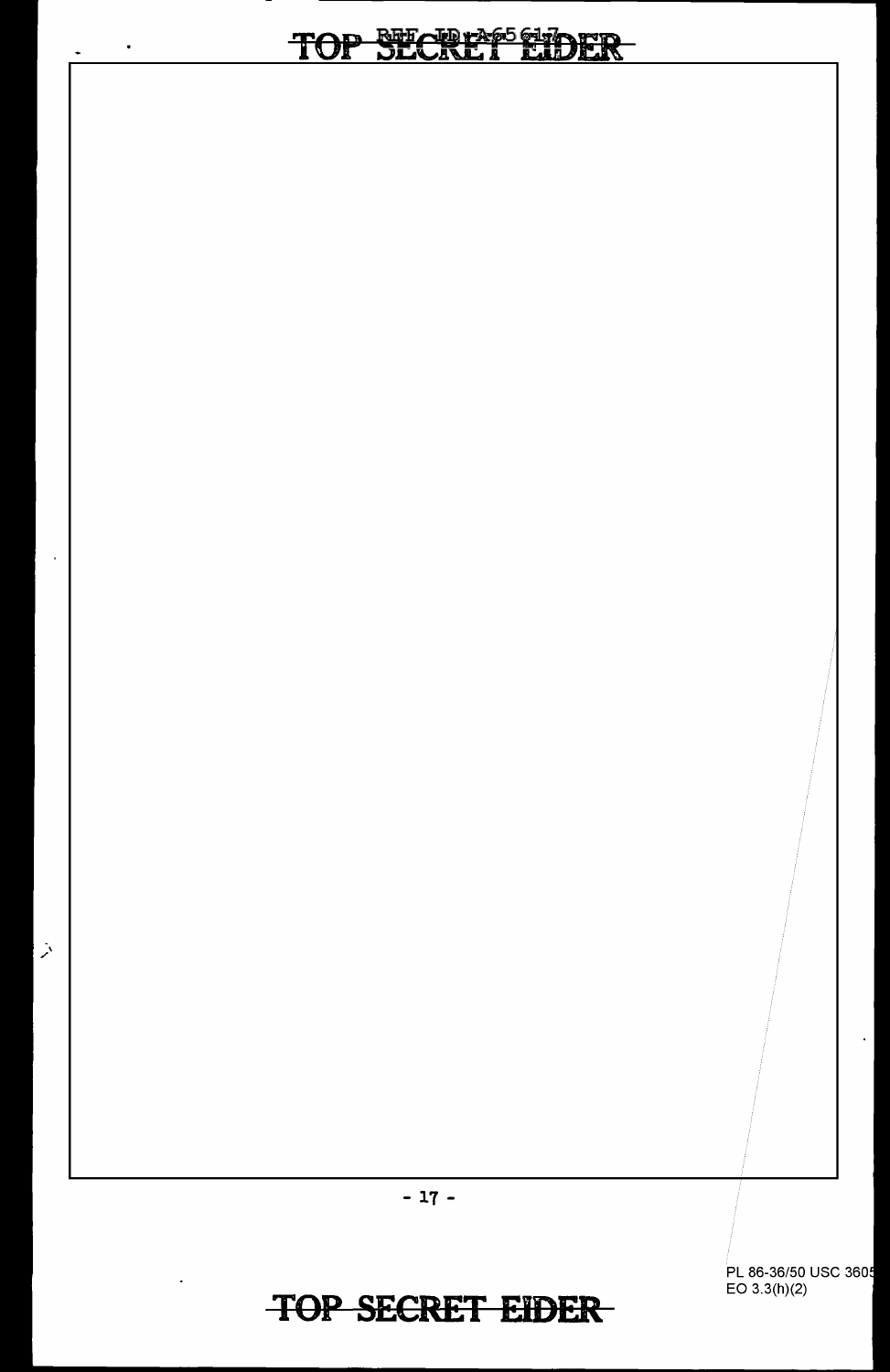# TOP SECRAFE HDER

 $\bullet$ 

 $\mathbf{z}^{(i)}$  .

l,

 $\overline{a}$ 

PL 86-36/50 USC 36 EO 3.3(h)(2)

 $\ddot{\phantom{0}}$ 

- 18 -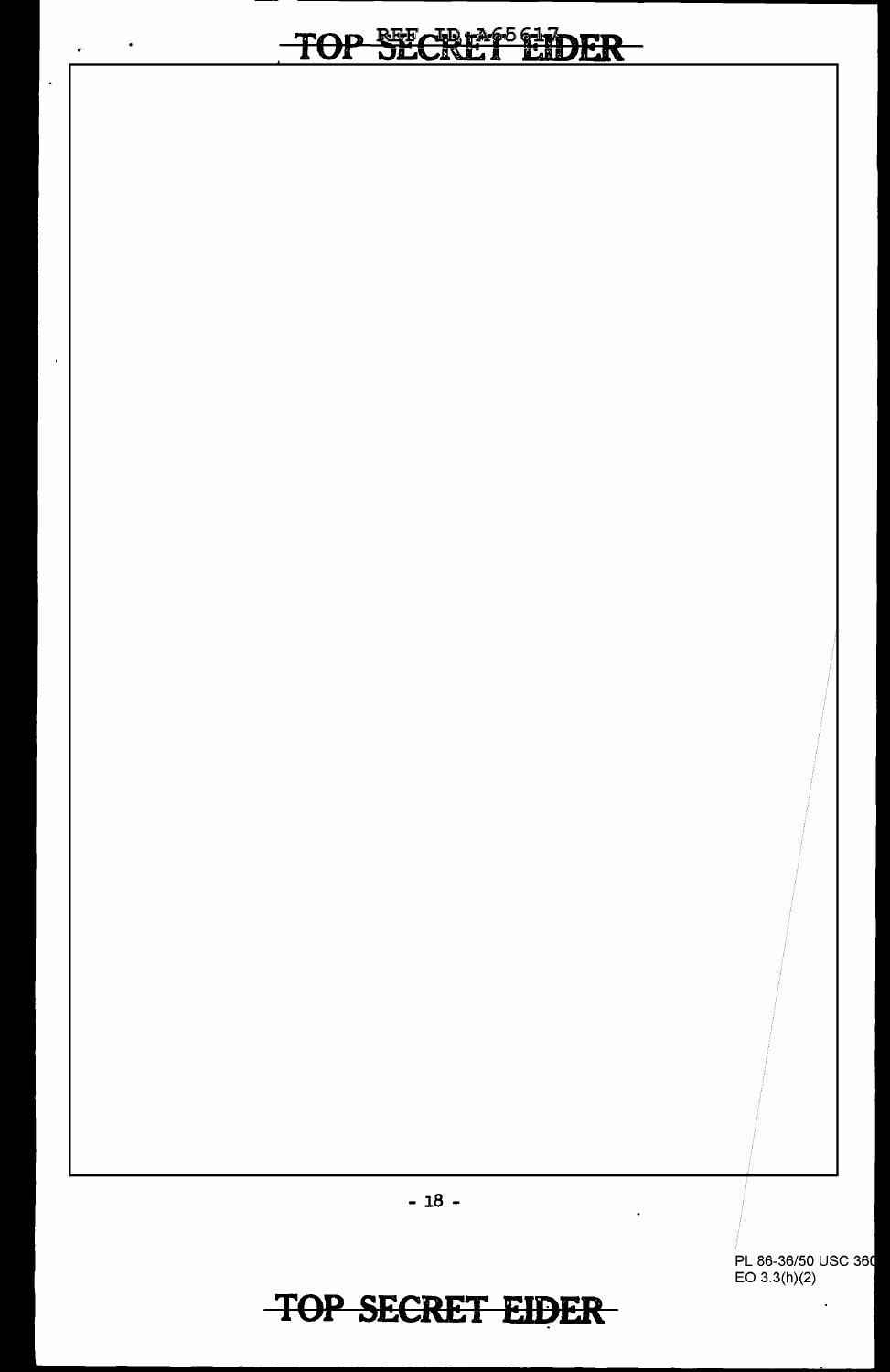$\bullet$ 

 $\ddot{\phantom{0}}$ 

Б

PL 86-36/50 USC 3605 EO 3.3(h)(2)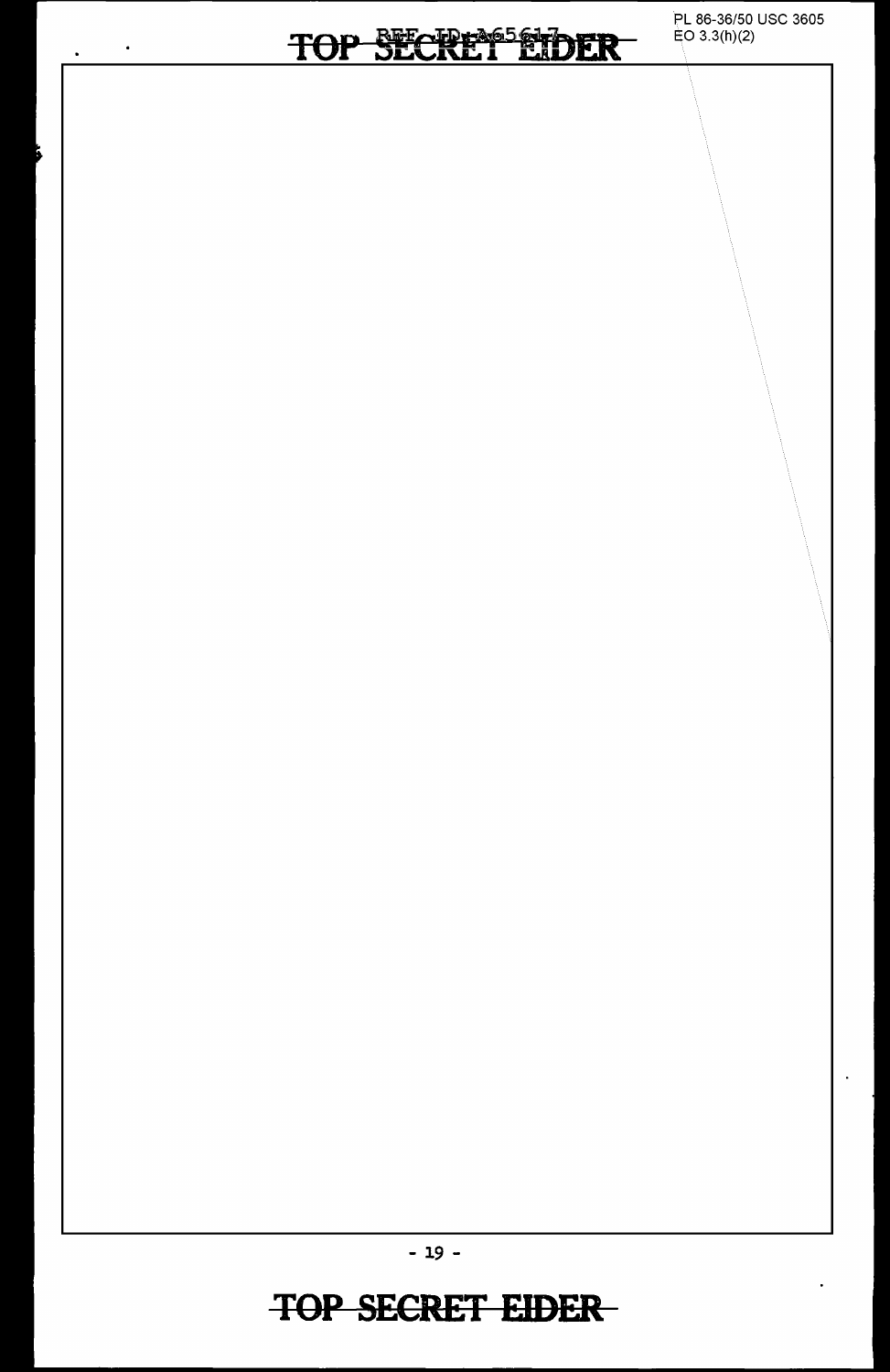# - --------------------

 $\hat{\boldsymbol{\theta}}$ 

 $\sim$ 

 $\hat{\mathbf{z}}$ 



86-36/50 USC 36 EO 3.3(h)(2)

 $\mathbf{r}$ 

 $\mathbf{L}$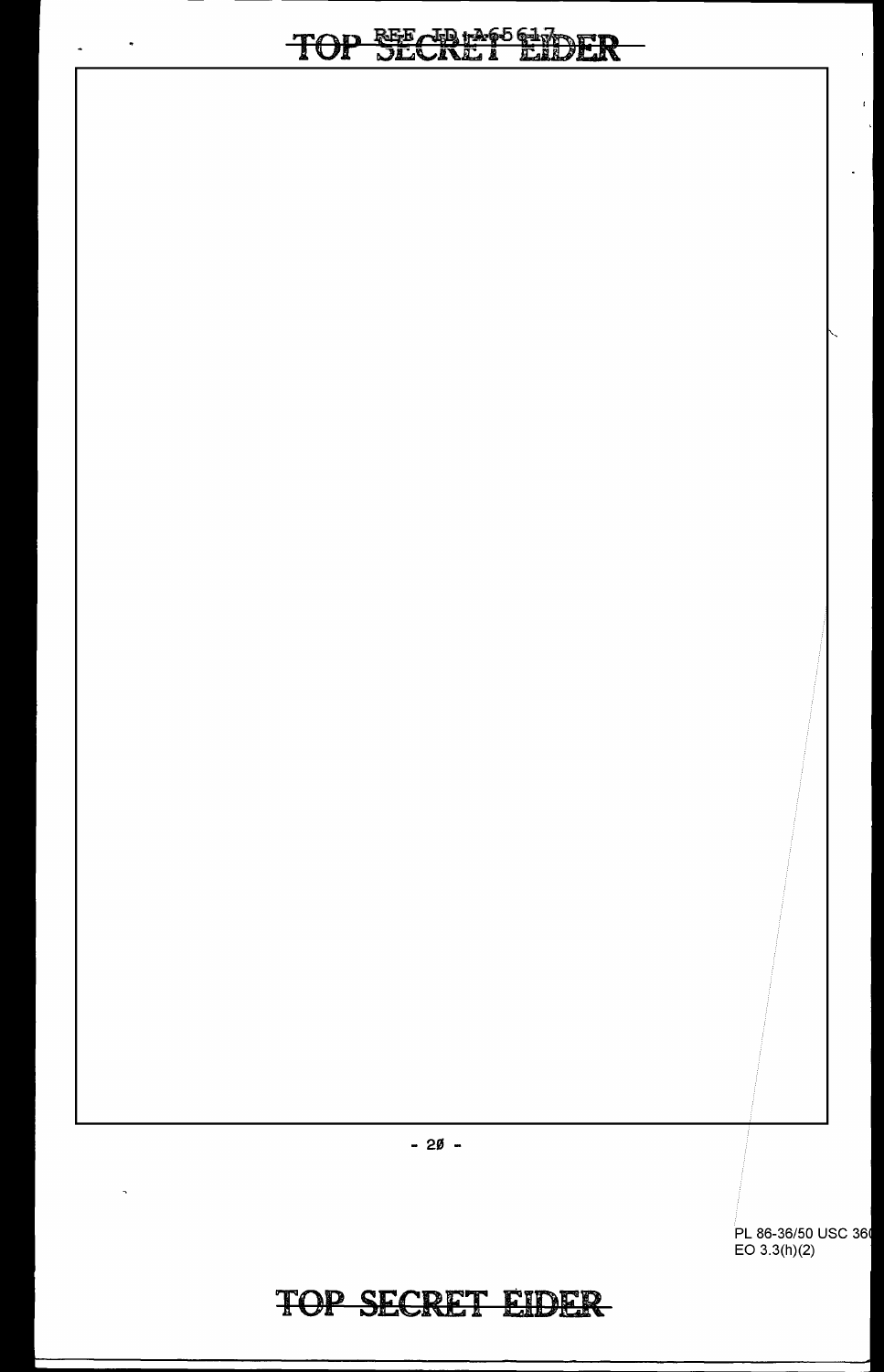#### **JP SECRREETIDER**  $\mathbf T$

 $\ddot{\phantom{1}}$ 

 $\ddot{\phantom{a}}$ 



 $-21 -$ 

PL 86-36/50 USC 3605<br>EO 3.3(h)(2)

 $\epsilon$ 

 $\ddot{\phantom{a}}$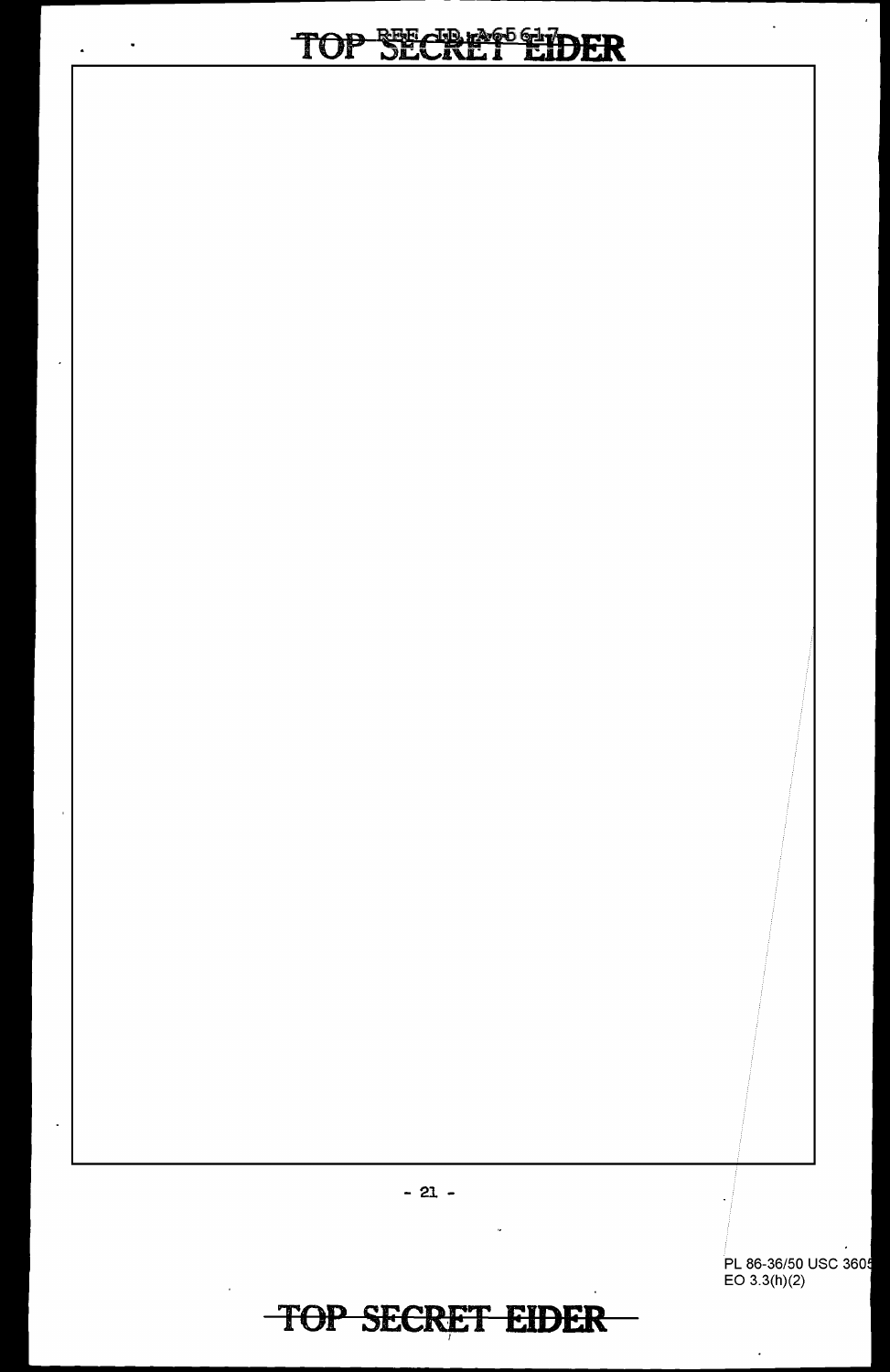# TOP SECIENCE EIDER

 $\ddot{\phantom{0}}$ 

 $\hat{\mathbf{r}}$ 

 $\overline{1}$ 

TOP SECRET EIDER

 $-22-$ 

PL 86-36/50 USC 36<br>EO 3.3(h)(2)

 $\overline{\phantom{a}}$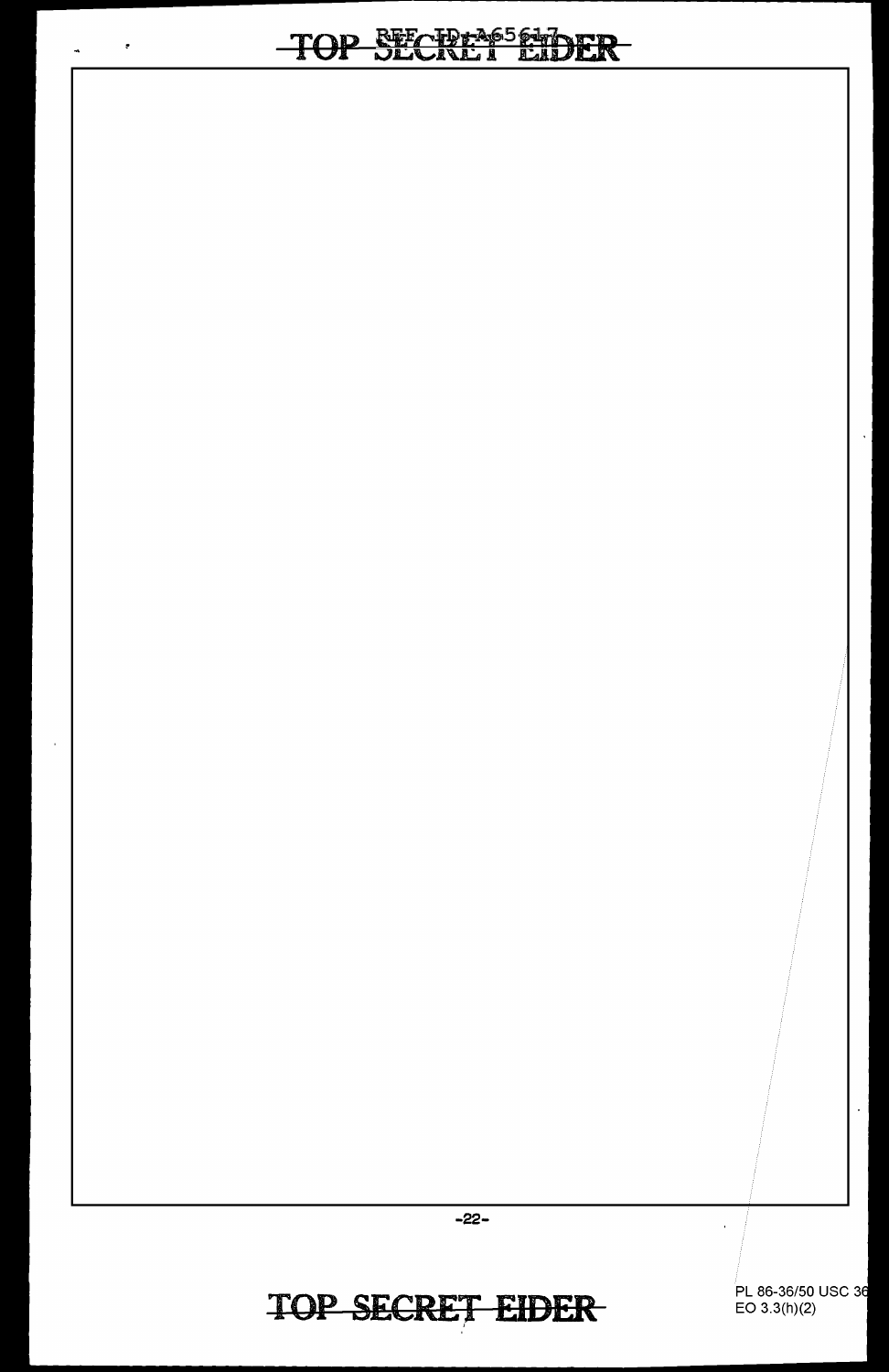# TOP SECRIP®EDER

•

 $\bullet$ 

 $\overline{\phantom{a}}$ 

PL 86-36/50 USC 3605 EO 3.3(h)(2)

 $\hat{\mathbf{z}}$ 

# TOP SECRET **EIDER**

 $\bar{A}$ 

-23-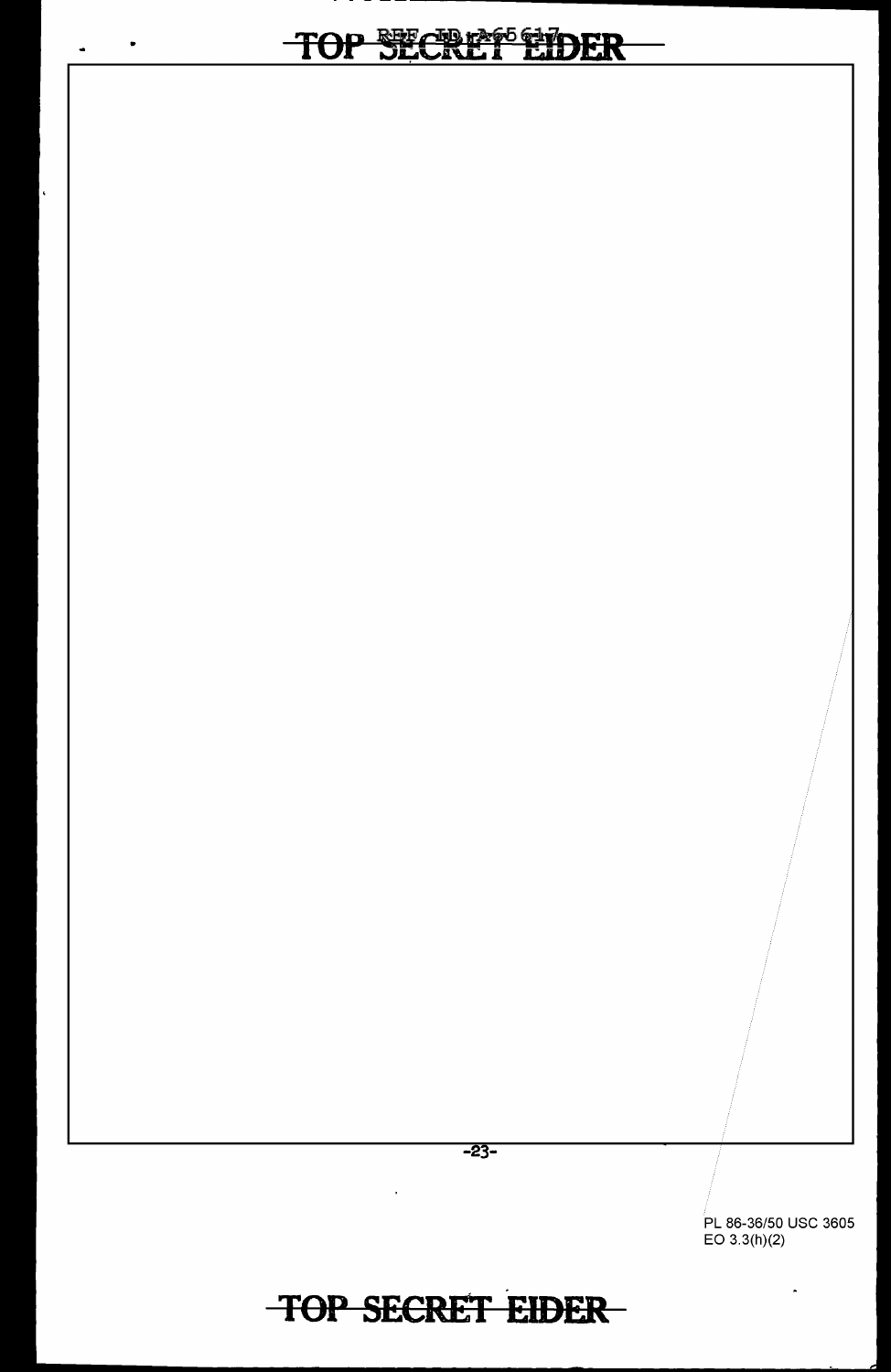

86-36/50 USC 3605 EO 3.3(h)(2)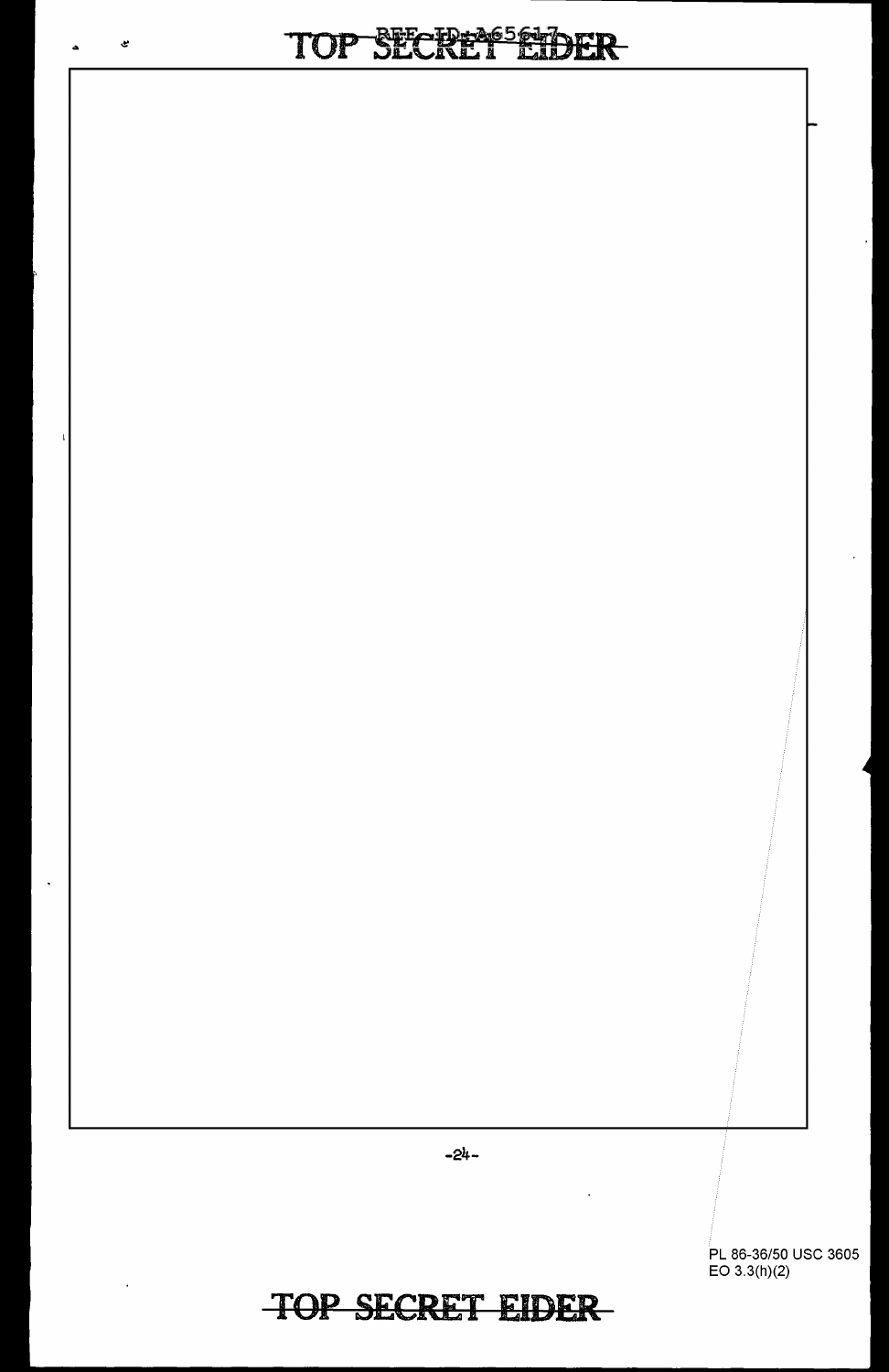$\pmb{e}$ 

 $\hat{\mathbf{a}}$ 

-25-

86-36/50 USC 360 EO 3.3(h)(2)

## **TOP SECRET EIDER**

 $\ddot{\phantom{0}}$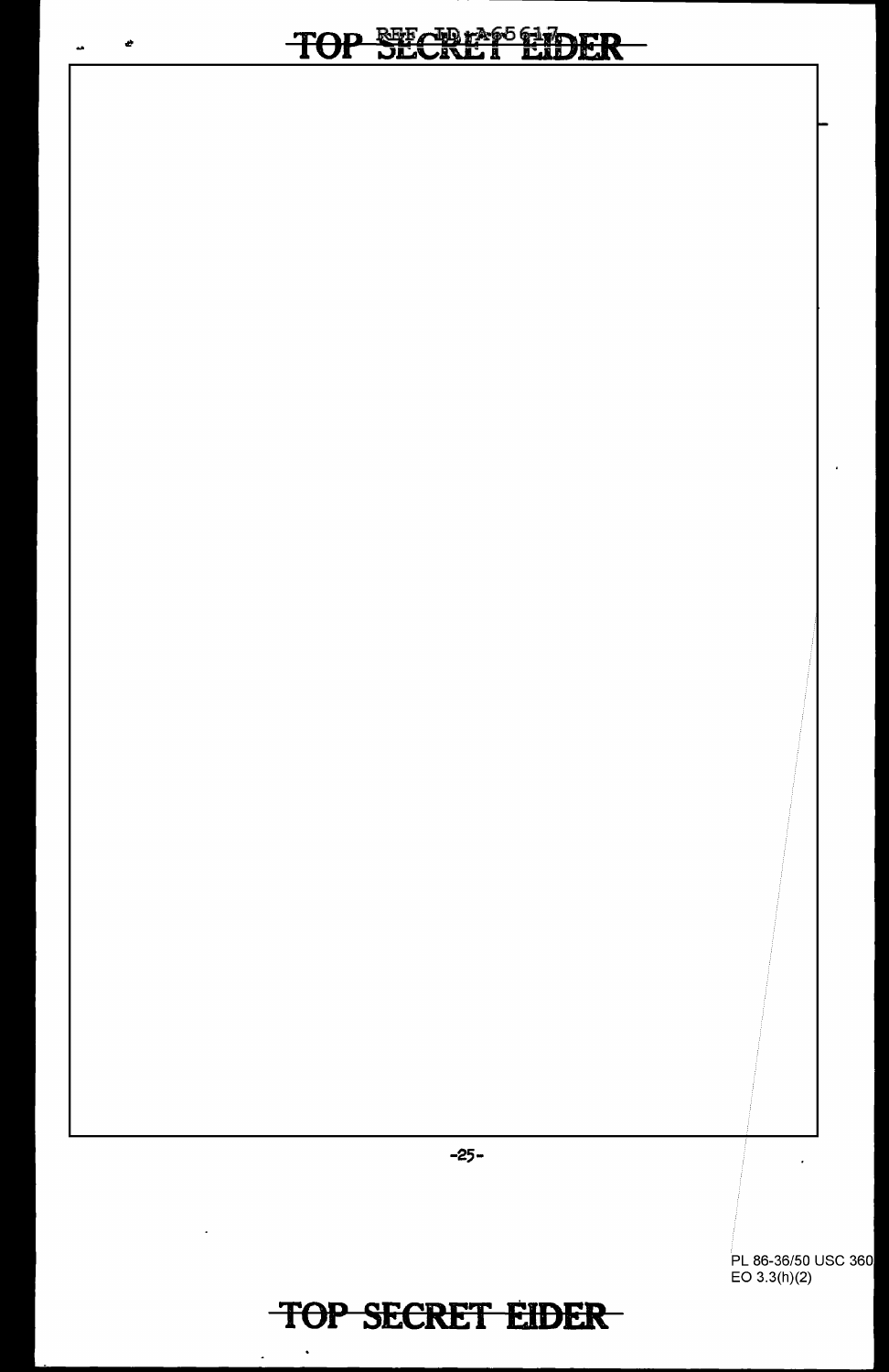

PL 86-36/50 USC 3605 EO 3.3(h)(2)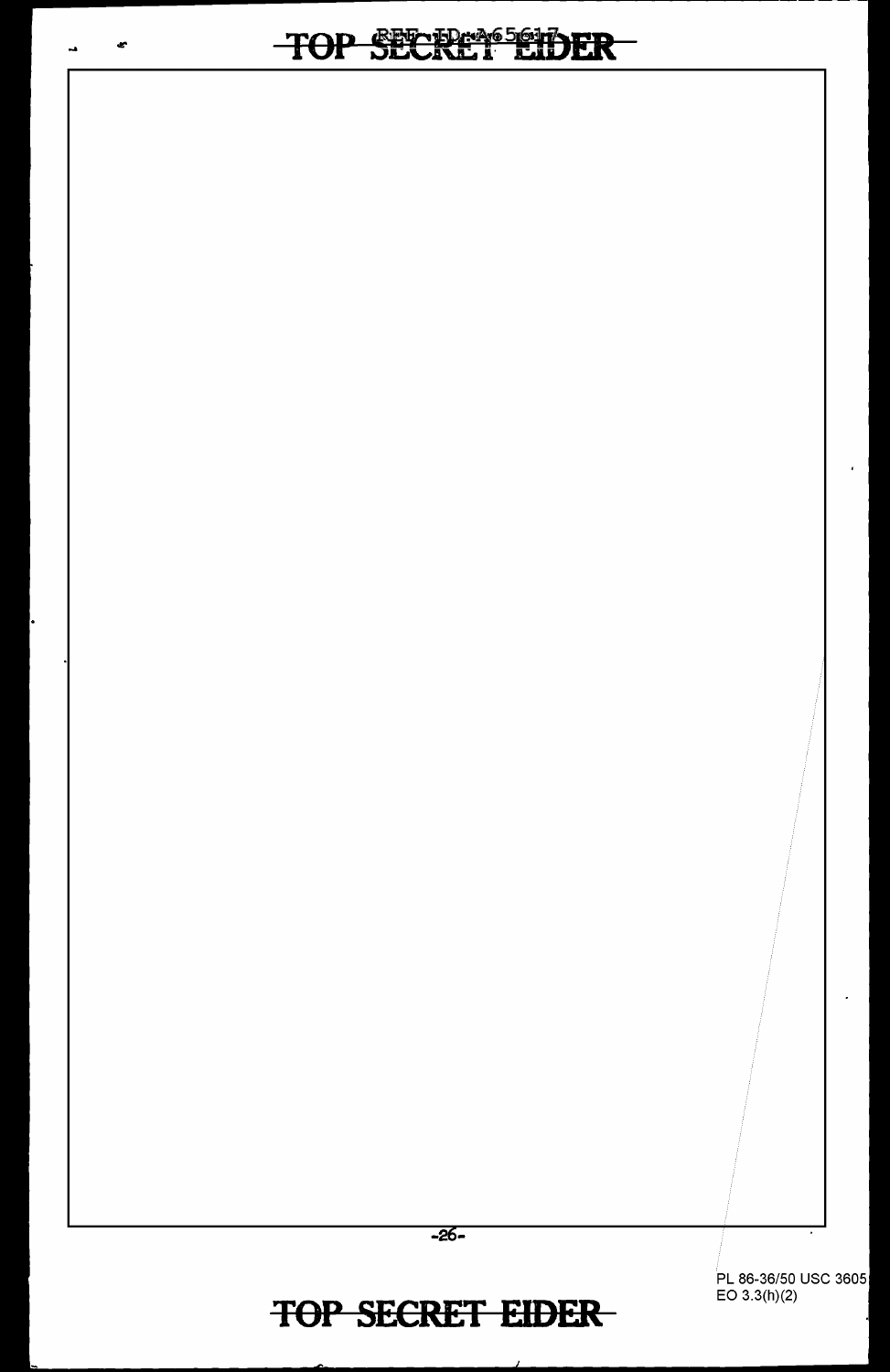

 $\ddot{\phantom{0}}$